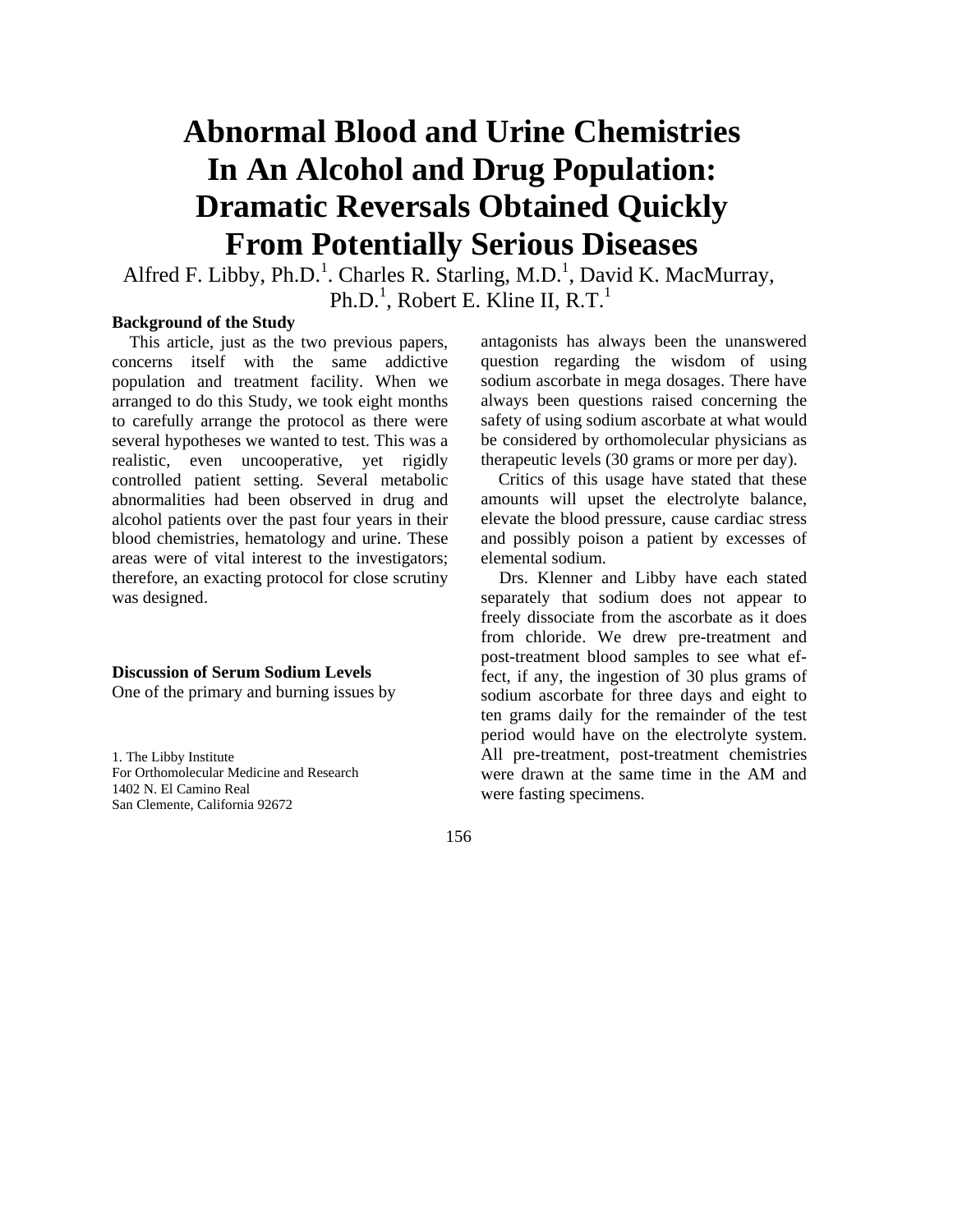#### **ORTHOMOLECULAR PSYCHIATRY, VOLUME 11, NUMBER 3, 1982, Pp. 156-181**

#### SERUM SODIUM LEVELS

#### Normals - 135 - 150 mEg/L

|                  | Pre-             | Post-            |                                 |
|------------------|------------------|------------------|---------------------------------|
| Patient          | Treatment        | Treatment        | $\frac{1}{8}$                   |
| #I               | 142              | 139              | 2.1%<br>╈                       |
| #2               | 140              | $\overline{143}$ | 2.1%                            |
| #3               | 146              | 138              | 5.5%<br>↓                       |
| #5               | 143              | 145              | 1.4%                            |
| #8               | $\overline{144}$ | $\overline{144}$ | 0                               |
| #10.             | $\overline{140}$ | $\overline{141}$ | 0.7%                            |
| #13              | 144              | 139              | 3.58<br>↓                       |
| #14              | 139              | $\overline{145}$ | 4.3%                            |
| $\overline{115}$ | 139              | $\overline{147}$ | 5.8%<br>T                       |
| #17              | 144              | 142              | $\overline{1.4\%}$              |
| #18              | $\overline{139}$ | $\overline{141}$ | 1.4%                            |
| #19              | $\overline{141}$ | $\overline{143}$ | 1.4%                            |
| $\overline{420}$ | $\overline{138}$ | $\overline{140}$ | 1.4%                            |
| $\overline{11}$  | $\overline{138}$ | 143              | 3.6%<br>7                       |
| #24              | $\overline{138}$ | 144              | 4.3%                            |
| #25              | 139              | $\overline{143}$ | 2.98                            |
| #26              | $\overline{140}$ | $\overline{144}$ | 2.9%                            |
| #27              | 146              | 145              | 0.7%                            |
| #28              | 139              | $\overline{143}$ | 2.9%                            |
| $\overline{1}29$ | $\overline{144}$ | 142              | 1.4%<br>$\overline{\mathbf{r}}$ |

#### **Discussion of Serum Sodium Test Results**

It is obvious to the reader that all serum sodium levels were well within normal limits, both pre-treatment and post-treatment! Examining the data reveals an average increase of 1.3 mEg/L, which is statistically insignificant.

#### **Discussion of Potassium Levels**

Potassium is the major intracellular cation, with only two percent of the total body potassium being extracellular. We would naturally be concerned with deficiencies or excesses of this most important electrolyte. Hypokalemia occurs with gastrointestinal fluid losses, in renal disease, with diuretic administration, in mineralocorticoid excess and in alkalemia. Hyperkalemia is seen in acute and sometimes in chronic renal diseases, in renal tubular acidosis in which the exchange of sodium for potassium and/or hydrogen is impaired, and in acidotic states.

Elevated and depressed serum potassium concentrations may have profound adverse effects on the neuromuscular system, and especially on the myocardium. Serious arrhythmias can develop, even death.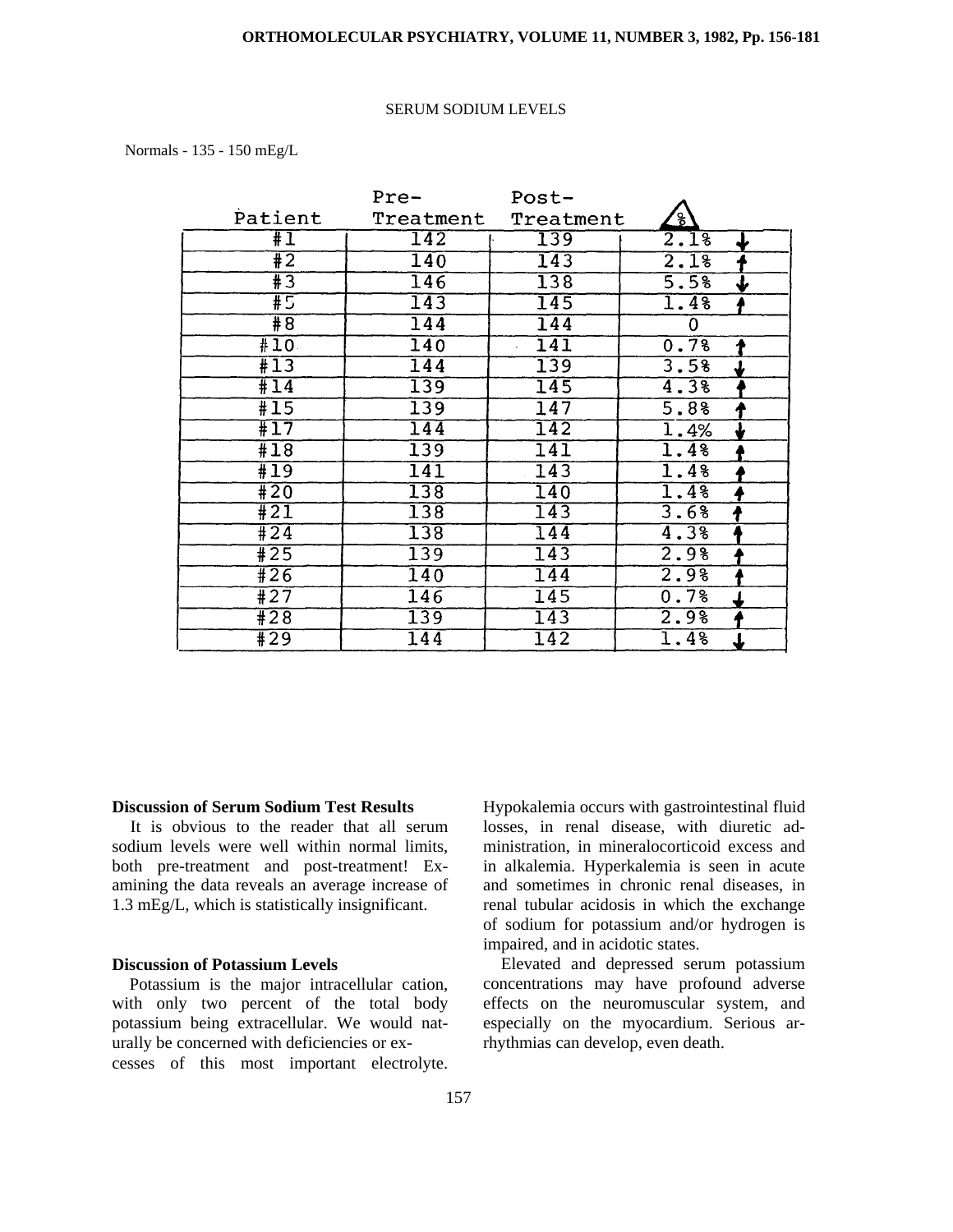#### POTASSIUM LEVELS

Normals - 3.5 - 5.3 mEq/L

|                  | rre-                            | $Post-$          |                |  |
|------------------|---------------------------------|------------------|----------------|--|
| Patient          | Treatment                       | Treatment        | ا ع            |  |
|                  |                                 |                  |                |  |
| #1               | 4.0                             | 4.8              | 20.0%          |  |
| #2               | 3.9                             | $\overline{3.7}$ | 5.1%           |  |
| $\overline{13}$  | $\overline{4.0}$                | $\overline{4.0}$ | $\overline{0}$ |  |
| $\overline{15}$  | $\overline{4.0}$                | $\overline{4.0}$ | Ō              |  |
| $\overline{8}$   | $\overline{4.5}$                | 4.5              | 0              |  |
| #10              | $\overline{4}$ . $\overline{1}$ | 4.6              | 12.2%          |  |
| #13              | 5.3                             | $\overline{6.1}$ | 15.1%          |  |
| #14              | $\overline{4.1}$                | $\overline{4.1}$ | 0              |  |
| #15              | 4.6                             | $\overline{5.1}$ | 10.9%          |  |
| #17              | 5.1                             | 5.1              | 0              |  |
| #18              | $\overline{4.2}$                | $\overline{4.4}$ | 4.8%           |  |
| $\overline{19}$  | $\overline{4.7}$                | 4.6              | 2.1%           |  |
| #20              | 4.5                             | 7.7              | 71.1%          |  |
| #21              | $\overline{3.7}$                | 5.4              | 45.98          |  |
| #24              | $\overline{4.5}$                | 3.7              | 17.8%          |  |
| #25              | $\overline{4.5}$                | $\overline{6.2}$ | 37.88          |  |
| $\overline{426}$ | 4.6                             | $\overline{4.7}$ | 2.2%           |  |
| #27              | 4.6                             | $\overline{4.3}$ | 6.5%           |  |
| #28              | $\overline{4.8}$                | 5.5              | 14.68          |  |
| #29              | $\overline{5.0}$                | 5.8              | 16.08          |  |

#### **Discussion of Test Results**

Patients 13, 20, 21, 25, 28 and 29 had elevated potassium levels. While these elevations are not extremely high, they are elevated and therefore ostensibly present a potential threat to the patients involved in creating an imbalance to the electrolytes.

Closer investigation into these elevated potassium levels indicate they are false high levels. Our rationale for this statement is the following: their sodium, chloride and C02 levels are normal, in each case their LDH levels were elevated. S.L. Skinner reported his findings in Lancet 1, 478, 1961, "Cause of Erroneous Potassium Levels." Dr. Skinner states: "False high potassium levels are also seen if a tourniquet is left on too long with juxtavenular cellular injury and leakage of potassium into the plasma. This effect is markedly enhanced if the fist is repeatedly clenched prior to and during drawing. Any hemolysis will yield an elevated value owing to the high concentration of potassium within erythrocytes."

Patients 20, 21 and 29 had the longest

histories in drug abuse and their veins were very

difficult to penetrate, thus necessitating the longer use of the tourniquet and fist clenching. Their agitation can be told in the LDH levels. Patient 29 finally had to draw the blood sample on himself by using a vein in his ankle. In addition, none of these patients had signs or symptoms of hypo- or hyper-kal-emia. In fact, they looked and felt "terrific."

#### **Discussion of Chloride**

Chloride is the major extracellular anion. Most of the ingested chloride is absorbed and the excess is excreted along with the cations into the urine. Low serum chloride levels are observed in prolonged vomiting with loss of HCL; in metabolic acidotic states in which there is an increased accumulation of organic anions.

Elevated chloride values are seen in metabolic acidosis associated with prolonged diarrhea with loss of NaHCC»3, and in renal tubular disease in which there is a decreased excretion of H+ and therefore a decreased reabsorption of HCO3-.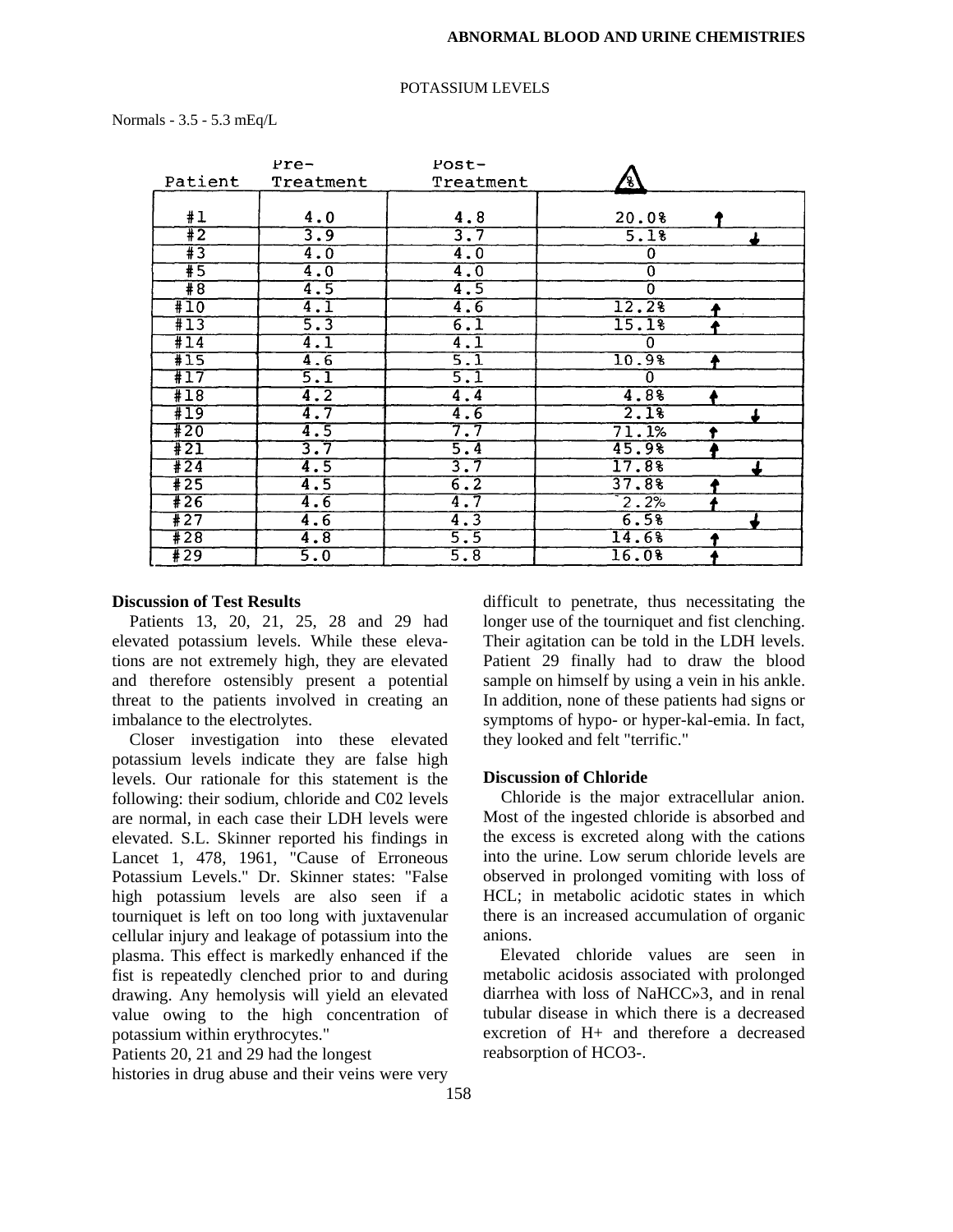#### CHLORIDE LEVELS

Normals - 95-105 mEq/L

|                  | Pre-             | $Post-$          |               |
|------------------|------------------|------------------|---------------|
| Patient          | Treatment        | Treatment        | $\frac{8}{6}$ |
| #1               | 104              | 103              | $1.0\%$       |
| $\overline{12}$  | $\overline{102}$ | 101              | 1.0%          |
| $\overline{13}$  | $\overline{103}$ | 102              | 1.0%          |
| $\overline{15}$  | 104              | $\overline{102}$ | 1.98          |
| $\overline{48}$  | 103              | 101              | 1.98          |
| #10              | 104              | 102              | 1.9%          |
| #13              | $\overline{103}$ | $\overline{102}$ | 1.08          |
| #14              | 103              | $\overline{102}$ | 1.0%          |
| #15              | $\overline{103}$ | $\overline{103}$ | 0             |
| #17              | 102              | 101              | 1.0%          |
| #18              | $\overline{103}$ | 102              | 1.0%          |
| $\overline{19}$  | 102              | 101              | 1.0%          |
| #20              | $\overline{102}$ | $\overline{101}$ | 1.0%          |
| $\overline{121}$ | $\overline{98}$  | 101              | 3.1%          |
| #24              | 103              | $\overline{102}$ | 1.0%          |
| $\sqrt{425}$     | 102              | 101              | 1.0%          |
| #26              | 103              | 101              | 1.98          |
| #27              | 102              | $\overline{101}$ | 1.0%          |
| #28              | $\overline{101}$ | 101              | 0             |
| $+29$            | $102\,$          | 102              | 0             |

#### **Discussion of Serum Chloride Results**

What is of significance here is that the serum chloride levels were within normal limits, before and after treatment, but yet observe the downward adjustment. We feel it is absolutely essential to the successful detoxification of a patient to have and maintain a state of diarrhea for about four hours. One might assume, therefore, with the added sodium and the diarrhea, a shift in the chloride would occur; such was not the case.

#### **Discussion of Total CO2**

The potential uses of carbon dioxide as a

pharmacological agent and its toxicity lie primarily in its marked effects on respiration, circulation, and the CNS. Several hundred milliliters per minute of carbon dioxide are produced by the body's metabolism. The gas diffuses easily from the cells that produce it into the blood stream, where it is carried partly as a bicarbonate ion, partly in chemical combination with hemoglobin and plasma proteins, also in physical solution at a partial pressure of about 46mm HG in mixed venous blood. It is transported to the lung, where it is normally exhaled at the same rate at which it is produced.

#### 159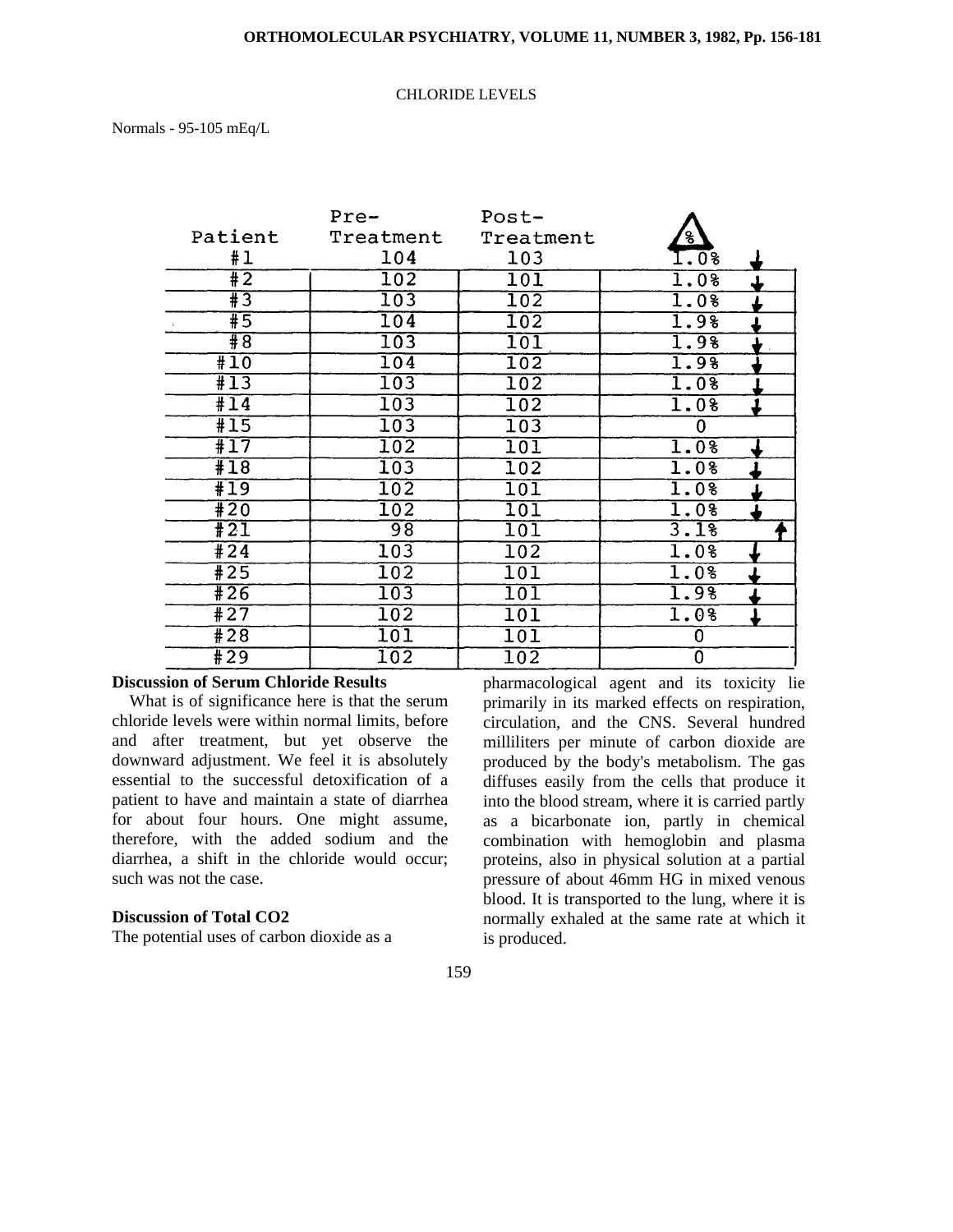Acid-base disorders have traditionally been placed into four categories: respiratory acidosis, respiratory alkalosis, metabolic acidosis and metabolic alkalosis. This classification takes cognizance of respiratory versus nonrespiratory disorders. The following classification of acidbase disorders focuses primarily on changes in hydrogen concentration induced by a change in the ratio of the acid and base form of the buffer system.

(1) Acidosis (increased hydrogen ion con centration)

(a) Primary excess of acid.

(b) Primary reduction of base.

(2) Alkalosis (decreased hydrogen ion concentration)

(a) Primary excess of base.

(b) Primary reduction of acid.

(3) Mixed disturbances of acid-base balance.

#### CARBON DIOXIDE

|                  | Pre-            | Post-           | <u>/ ہم</u>        |
|------------------|-----------------|-----------------|--------------------|
| Patient          | Treatment       | Treatment       |                    |
| #1               | 33              | $\overline{26}$ | 21.2%              |
| #2               | $\overline{37}$ | $\overline{35}$ | 5.4%               |
| $\overline{43}$  | $\overline{30}$ | $\overline{25}$ | 16.7%              |
| #5               | $\overline{34}$ | $\overline{31}$ | 8.8%               |
| #8               | $\overline{36}$ | $\overline{33}$ | 8.3%               |
| #10              | $\overline{36}$ | $\overline{29}$ | 19.4%              |
| #13              | $\overline{34}$ | $\overline{28}$ | $\overline{17.68}$ |
| $\overline{114}$ | $\overline{32}$ | $\overline{31}$ | 3.1%               |
| #15              | $\overline{32}$ | $\overline{32}$ | $\bf{0}$           |
| #17              | $\overline{35}$ | 31              | 11.4%              |
| #18              | $\overline{32}$ | $\overline{27}$ | 15.6%              |
| #19              | $\overline{34}$ | $\overline{34}$ | $\overline{0}$     |
| #20              | $\overline{33}$ | $\overline{32}$ | 3.0%               |
| $\overline{421}$ | $\overline{37}$ | $\overline{34}$ | 8.1%               |
| #24              | $\overline{31}$ | $\overline{26}$ | 16.1%              |
| #25              | $\overline{35}$ | $\overline{33}$ | 5.7%               |
| #26              | $\overline{34}$ | $\overline{33}$ | 2.98               |
| #27              | $\overline{37}$ | $\overline{34}$ | 8.1%               |
| #28              | $\overline{37}$ | $\overline{34}$ | 8.1%               |
| #29              | $\overline{36}$ | $\overline{32}$ | 11.1%              |

Normals - 21-29 mEq/L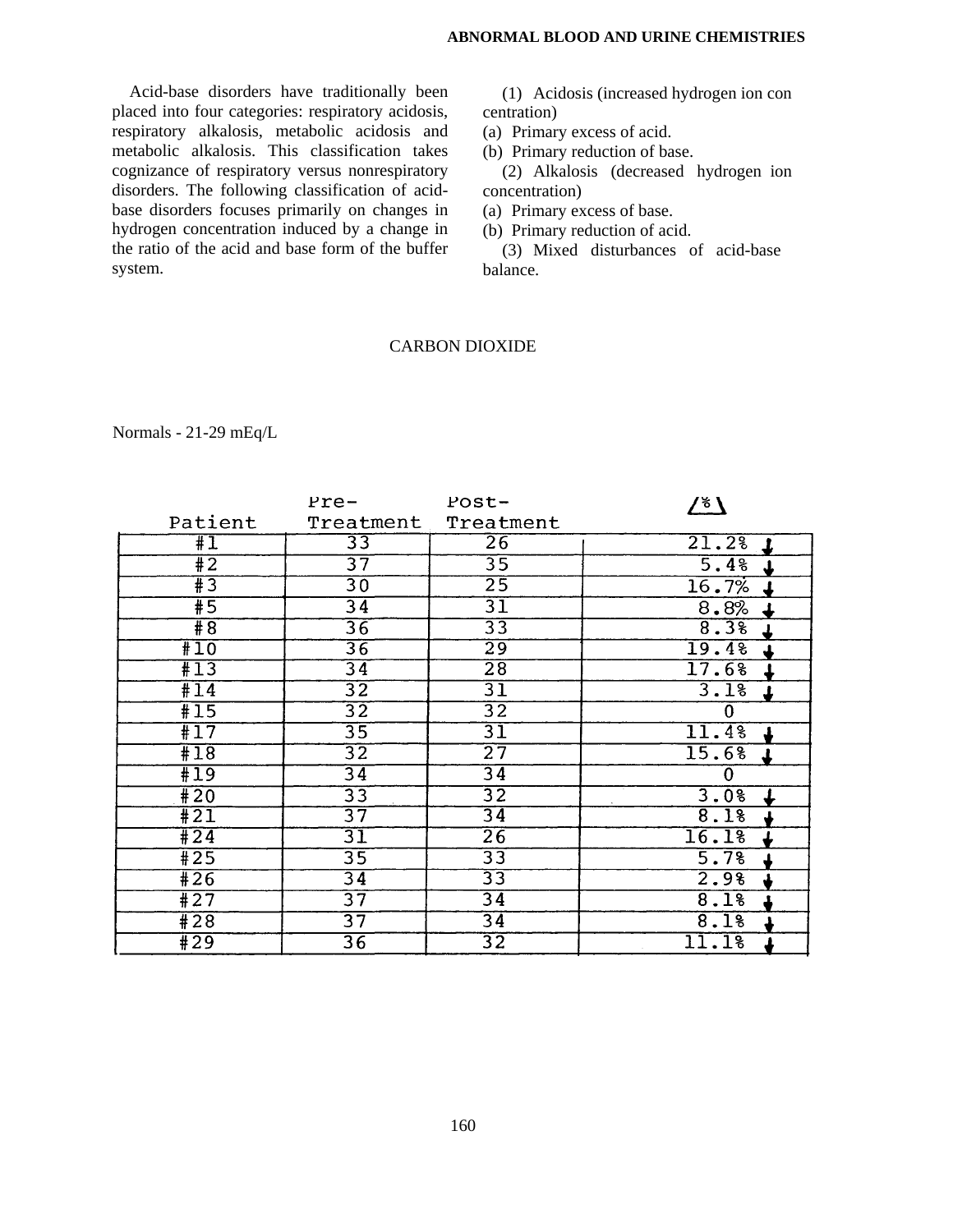#### **Discussion of Total CO<sub>2</sub> Test Results**

According to the test results, this patient population was suffering from chronic metabolic acidosis. Use of the word "metabolic" in this instance is unfortunate, because carbon dioxide is also a metabolic product. Yet, by convention, carbonic acid resulting from dissolved carbon dioxide is called a respiratory acid, while any other acid in the body, whether it be formed by metabolism or simply ingested by the person, is called a metabolic acid.

H. Valtin published in 1973 a book entitled, **Renal Function: Mechanisms Preserving Fluid and Solute Balance in Health.** Dr. Valtin stated, "A large quantity of acid is produced daily in the body as a result of metabolism. Between 13,000 and 20,000 mmol/1 of  $CO<sub>2</sub>$ , which can be converted to carbonic acid (H2CO3), is produced as a result of the complete oxidation of carbohydrates, proteins, and fats. Another 40 to 60 mmol/1 of acid in the form of ketoacids, as a result of the incomplete oxidation of lipids, and sulfuric and phosphoric acid as a result of the oxidation of sulfur-containing compounds."

All metabolic reactions are catalyzed by enzymes which function at optimal hydrogen ion concentrations. It is therefore necessary that the body possess efficient mechanisms to maintain the pH of both the extracellular fluid and therefore the intracellular fluid within narrow limits (7.35 to 7.45). (The pH is the negative logarithm of the hydrogen ion concentration.) This is accomplished by the blood buffers, by renal tubular mechanisms, and by respiration.

The blood buffers in descending order of importance are:

- (1) Bicarbonate/carbonic acid,
- (2) Hemoglobin,
- (3) Plasma proteins, and
- (4) Erythrocyte and plasma phosphate.

Metabolic acidosis can result from

(1) failure of the kidneys to excrete the metabolic acids normally formed in the body,

(2) formation of excessive quantities of metabolic acids, (3) intravenous administration of metabolic acids, or (4) addition of metabolic acids by way of the gastrointestinal tract, or (5) loss of alkali from the body fluids. Some of the specific conditions that cause metabolic acidosis are the following: diarrhea, vomiting, uremia, diabetes mellitus, carbonic anhydrase inhibitors, high extracellular fluid potassium concentration.

Since none of these conditions existed, we looked to other areas to learn why 100 percent of the patient population had elevated  $CO<sub>2</sub>$ levels. It is our belief at this time that the reasons for this 100 percent elevation is threefold: (1) the population were heavy smokers, (2) there was no organized exercise program until we arrived, and (3) there was a lack of available plasma protein buffers as evidenced by the anion gap values. One who is familiar with laboratory procedures will quickly realize that the predictable  $CO<sub>2</sub>$  results might have been much higher than reported. When the oxalated blood is unstoppered for testing, the  $CO<sub>2</sub>$  begins to dissipate. In the posttesting 100 percent of the patient population revealed a decrease in their  $CO<sub>2</sub>$  levels, although the majority had not returned to normal at the time of post-treatment blood drawing.

#### **The Anion Gap**

The anion gap is a mathematical approximation of the difference between the unmeasured anions and cations in the serum. Routinely, electrolyte measurements include NA+, K+, CI-, HCO3- (as total CO2). The unmeasured cations (e.g.,  $Ca++$ ,  $MG++$ ) average 7 mmEq/L, and the unmeasured anions (e.g., protein-,  $P04 =$ ) average  $24mEq/L$ . Therefore, normally, there is a net difference of 17mEq/L in unmeasured anions in the serum. If the CI- and total  $CO<sub>2</sub>$  concentrations are added together and subtracted from the Na+ and K+ concentrations, the difference should be equal to or less than 17mEq/L. If the anion gap exceeds 17mEq/L, it indicates that an increased amount of one or more of the unmeasured anions is present, with electrical neutrality of the serum being conserved. Etiologies for an increased anion gap are (1) uremia with retention of anions, (2) ketotic states (diabetes, starvation), (3) toxic ingestion (methanol, salicylate), ethylene glycol, and paraldehyde, (4) lactic acidosis (shock), and (5) increased plasma proteins (dehydration). A decreased anion gap (less than lOmEq/L) is seen only rarely, in some patients with multiple myeloma.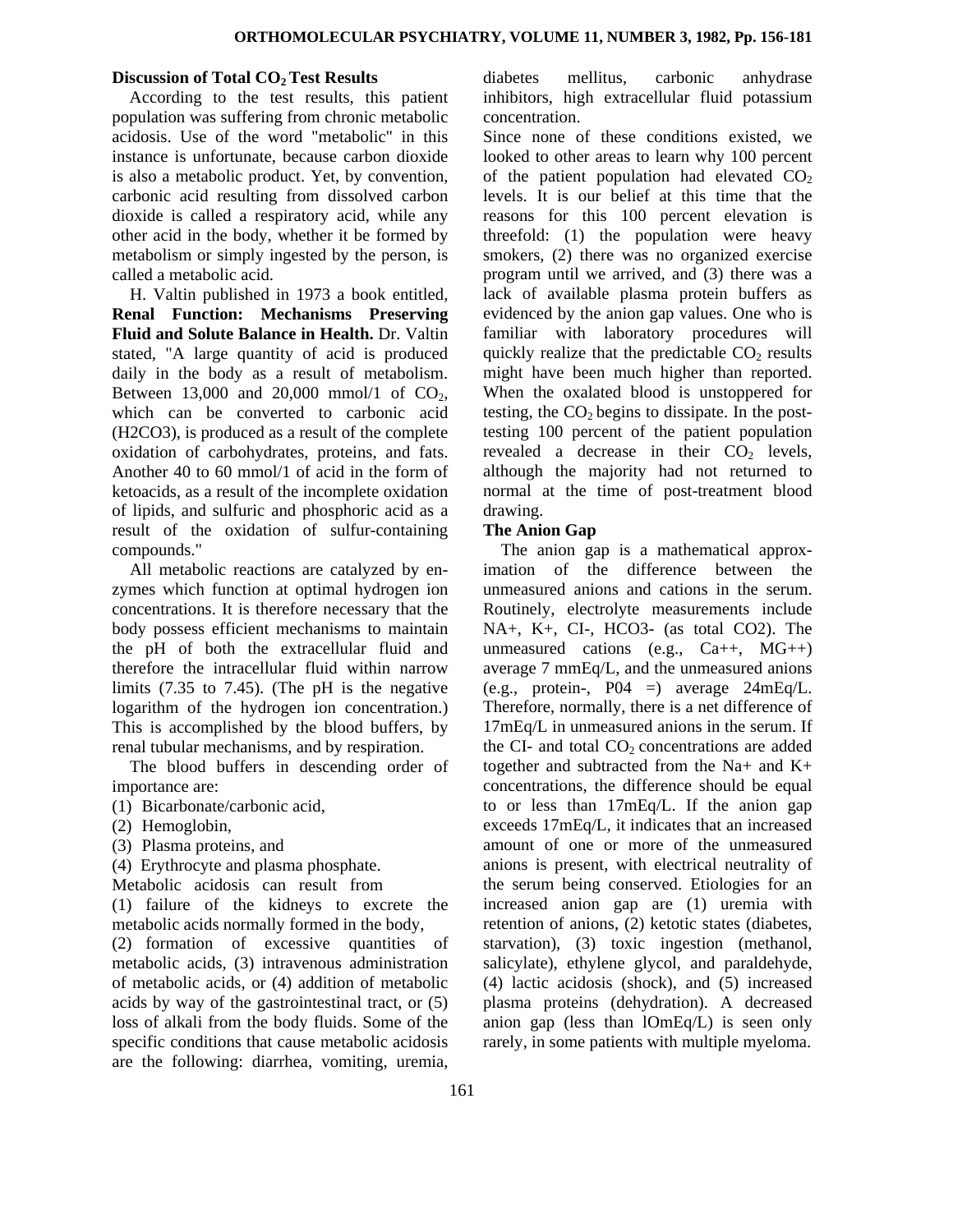#### TEST RESULTS OF ANION GAP VALUES

TEST RESULTS OF ANION GAP VALUES 
$$
Na + K + C0_2 + C1 - + C0_2
$$

= Anion Gap Values

# Group of nine (only one test result)

| Patient         |                      |
|-----------------|----------------------|
| #4              | $8.1$ mEq/L          |
| #6              | $8.2 \text{ mEq/L}$  |
| #7              | $8.6$ mEq/L          |
| # 9             | $5.5 \text{ mEq/L}$  |
| $\overline{11}$ | $9.5 \text{ mEq/L}$  |
| $\overline{11}$ | $6.1$ mEq/L          |
| #16             | $5.5$ mEq/L          |
| $\sqrt{422}$    | $10.3 \text{ mEq/L}$ |
| $\sqrt{423}$    | $8.3$ mEq/L          |

# Group of Twenty with

Pre-Treatment and Post-Treatment Test Results

| Patient          | Pre-Treatment       | Post-Treatment          |  |
|------------------|---------------------|-------------------------|--|
|                  |                     |                         |  |
| #1               | $9.0$ mEq/L         | $14.8 \text{ mEq/L}$    |  |
| $\overline{12}$  | $4.9$ mEq/L         | $10.7$ mEq/L            |  |
| $\overline{13}$  | $17.9$ mEq/L        | $15.0$ mEq/L            |  |
| #5               | $9.3$ mEq/L         | $\overline{16.7}$ mEq/L |  |
| $\overline{48}$  | $9.5$ mEq/L         | $14.5$ mEq/L            |  |
| #10              | $4.1$ mEq/L         | $14.6$ mEq/L            |  |
| #13              | $12.3$ mEq/L        | $16.1$ mEq/L            |  |
| $\overline{11}$  | $8.1$ mEq/L         | $16.1$ mEq/L            |  |
| $\overline{115}$ | $8.6$ mEq/L         | $17.1$ mEq/L            |  |
| $\overline{117}$ | $12.1$ mEq/L        | $15.1$ mEq/L            |  |
| $\pm 18$         | $8.2 \text{ mEq/L}$ | $14.1$ mEq/L            |  |
| #19              | $9.7$ mEq/L         | $12.6$ mEq/L            |  |
| #20              | $7.5 \text{ mEq/L}$ | $14.7 \text{ mEq/L}$    |  |
| $\overline{421}$ | $6.7 \text{ mEq/L}$ | $13.4 \text{ mEq/L}$    |  |
| #24              | $8.5 \text{ mEq/L}$ | $14.7$ mEq/L            |  |
| $\overline{425}$ | $6.5$ mEq/L         | $15.2 \text{ mEq/L}$    |  |
| #26              | $9.6$ mEq/L         | $14.7$ mEq/L            |  |
| #27              | $11.6$ mEq/L        | $14.3$ mEq/L            |  |
| #28              | $5.8 \text{ mEq/L}$ | $13.5$ mEq/L            |  |
| #29              | $11.0$ mEq/L        | $13.8 \text{ mEq/L}$    |  |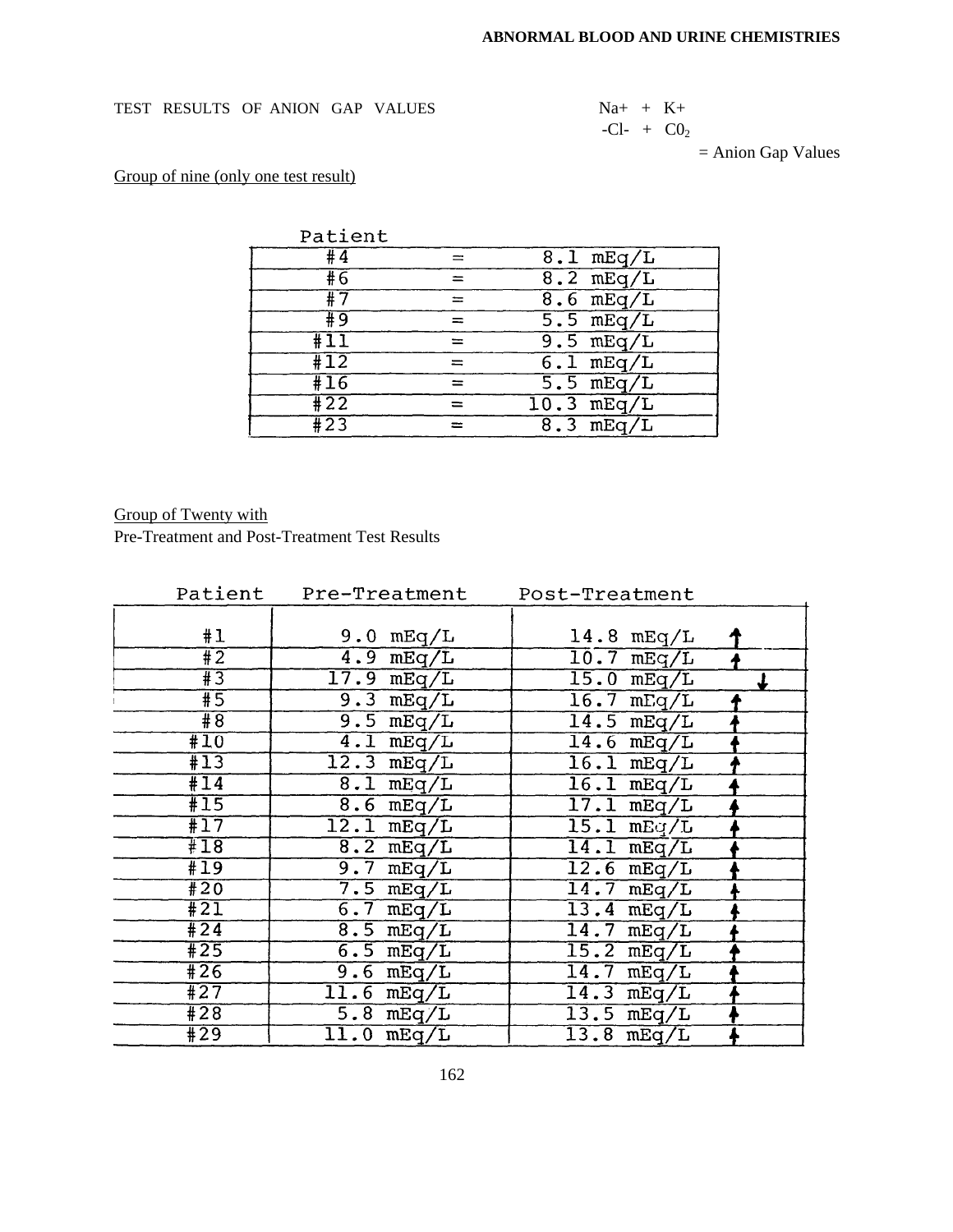#### **Discussion of Anion Gap Results**

These test results appear to be one of the most dramatic and exciting of the entire Study. We feel these astounding results are a first reporting of a finding in alcohol and drug patients that is contrary to the information contained in the current literature. We have shown without question that none of the electrolytes is affected by the use of megadoses of sodium ascorbate, vitamins, minerals, and L-amino acids. Further, the anion gap is also a useful tool for quality control of laboratory results for Na+, K+, C1-, and total C02- We are quite convinced of the validity and accuracy of the electrolyte values by applying the anion gap mathematical technique. Because of the results obtained, there is extremely strong presumptive evidence that the hypotheses of Kwashiorkor, Libby and Stone put forth in their 1977 paper is correct. By mathematically measuring the unmeasured anions in the serum, we are able to show rather conclusively that protein is simply unavailable for use as a blood buffer; hence the metabolic acidosis. The patients were given daily dosages of 22.5 grams of free L-amino acids and the anion gap values reversed themselves in just 29 days. It is important to note how severely depleted these patients' unmeasured anions were

(protein), in the pre-treatment testing.

#### **Discussion of Factors That Affect The Plasma Cholesterol**

1. An increase in the amount of cholesterol ingested each day increases the plasma concentration slightly. However, when cholesterol is ingested, an intrinsic feedback system for control of body cholesterol causes the liver to compensate to a great extent for this by synthesizing smaller quantities of endogenous cholesterol. As a result, plasma cholesterol concentration usually cannot be changed upward or downward more than  $\pm$  15 percent by altering the diet.

2. A saturated fat diet increases blood cholesterol concentration as much as 15 to 25 percent. This presumably results from increased fat deposition in the liver, which then provides increased quantities of acetyl-coenzyme-A in the liver cells for production of cholesterol. Therefore, to decrease the blood cholesterol concentration, it is equally important to maintain a diet low in saturated fat as it is to maintain a diet low in cholesterol concentration. There are other factors that affect the plasma cholesterol concentration, but they do not apply to this patient population.

#### CHOLESTEROL

#### Normals - 150-300 mg/dl

|                 | Pre-             | $Post-$          |                        |  |
|-----------------|------------------|------------------|------------------------|--|
| Patient         | Treatment        | Treatment        | <u>⁄ક</u>              |  |
| #I              | 344              | 275              | 208                    |  |
| $\overline{12}$ | 164              | 197              | 208                    |  |
| #3              | 239              | 220              | 88                     |  |
| #5              | 190              | 193              | $\overline{2\sqrt{2}}$ |  |
| #8              | 184              | 203              | 10 <sup>8</sup>        |  |
| #10             | 148              | 129              | 138                    |  |
| $\overline{13}$ | 136              | 112              | 188                    |  |
| $\overline{11}$ | 139              | 201              | 45%                    |  |
| #15             | 198              | 238              | 20%                    |  |
| #17             | 223              | $\overline{242}$ | 8 <sup>8</sup>         |  |
| #18             | 185              | 198              | $\overline{78}$        |  |
| #19             | 157              | 206              | 318                    |  |
| #20             | 219              | 252              | $15\overline{8}$       |  |
| #21             | 195              | 238              | 228                    |  |
| #24             | $10\overline{1}$ | 160              | 58                     |  |
| #25             | 208              | 257              | 248                    |  |
| #26             | 262              | 253              | 3 <sup>2</sup>         |  |
| #27             | 195              | 180              | 88                     |  |
| #28             | 252              | 238              | 68                     |  |
| #29             | 228              | 217              | 58                     |  |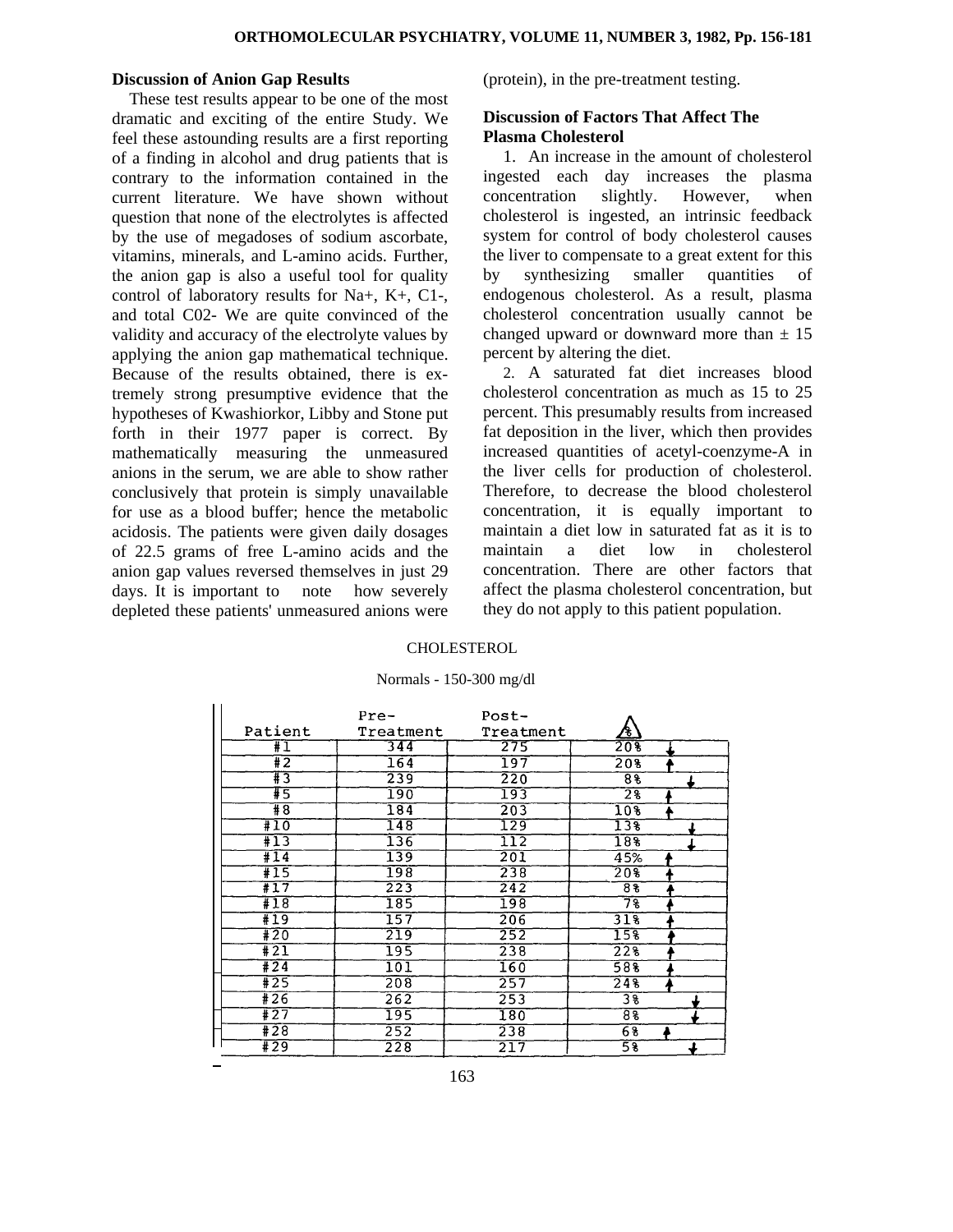#### **Discussion of Cholesterol Test Results**

Most of the cholesterol in the body is used to form cholic acid in the liver. As much as 80 percent of the cholesterol is converted into cholic acid. This, in turn, is conjugated with other substances to form bile salts which promote digestion and absorption of fats.

It appears that contrary to the opinion of modern physiologists that plasma cholesterol concentration usually cannot be changed upward or downward more than  $\pm$  15 percent by altering the diet is in error, particularly if you add vitamin C to the altered diet. It appears statistically significant that 12 patients out of 20 showed variations in excess of  $\pm$  15 percent.

It is also of interest to note that only one patient (#1) had an elevated cholesterol. Observe the incredible drop of cholesterol in this patient. We feel the other changes in the cholesterol, upward and downward within normal limits, represent body chemistry adjustments toward normal for each patient.

### **Discussion of Triglycerides Levels**

The principal functions of the liver in lipid metabolism are: (1) to degrade fatty acids into small compounds that can be used for energy, (2) to synthesize triglycerides mainly from carbohydrates and to a lesser extent, from proteins, and (3) to synthesize other lipids from fatty acids, especially cholesterol and phospholipids.

Large quantities of triglycerides appear in the liver, (a) during starvation, (b) in diabetes mellitus, or (c) in any other condition in which fat is being utilized rapidly for energy. In these conditions, the triglycerides are mobilized from the adipose tissue, transported as free fatty acids in the blood, and then redeposited as triglycerides in the liver, where the initial stages of much of the fat degradation begin. Thus, under physiological conditions, the total amount of triglycerides in the liver is controlled to a great extent by the overall rate at which lipids are being utilized for energy.

#### TRIGLYCERIDE TEST RESULTS

|                 | $rce-$           | $Post-$          |                  |   |  |
|-----------------|------------------|------------------|------------------|---|--|
| Patient         | Treatment        | Treatment        | <u>{8}</u>       |   |  |
| $\overline{11}$ | 188              | $\overline{37}$  | 80 <sub>8</sub>  | 7 |  |
| $\overline{11}$ | 131              | 91               | 30 <sub>8</sub>  |   |  |
| #3              | 481              | 36               | 938              |   |  |
| #5              | $\overline{55}$  | 131              | 1388             |   |  |
| #8              | $\overline{51}$  | 58               | $\overline{148}$ |   |  |
| $\pm 10$        | $\overline{73}$  | 88               | 20%              |   |  |
| #13             | $\overline{45}$  | $\overline{21}$  | 53%              |   |  |
| #14             | 64               | 115              | 80%              |   |  |
| #15             | 100              | 160              | 60%              |   |  |
| #17             | 82               | 79               | 4 <sub>8</sub>   |   |  |
| #18             | $\overline{57}$  | 32               | 44%              |   |  |
| #19             | $\overline{90}$  | 191              | 112%             |   |  |
| #20             | $\overline{162}$ | 286              | $77\frac{2}{5}$  |   |  |
| #21             | 105              | 109              | 48               |   |  |
| #24             | 127              | 108              | 15%              |   |  |
| #25             | 67               | 90               | 34%              |   |  |
| #26             | $\overline{99}$  | 206              | 1088             |   |  |
| #27             | $\overline{86}$  | 72               | 16%              |   |  |
| #28             | 77               | 71               | 88               |   |  |
| #29             | 124              | $\overline{380}$ | 2068             |   |  |

Normals - lO-igOmg/d-L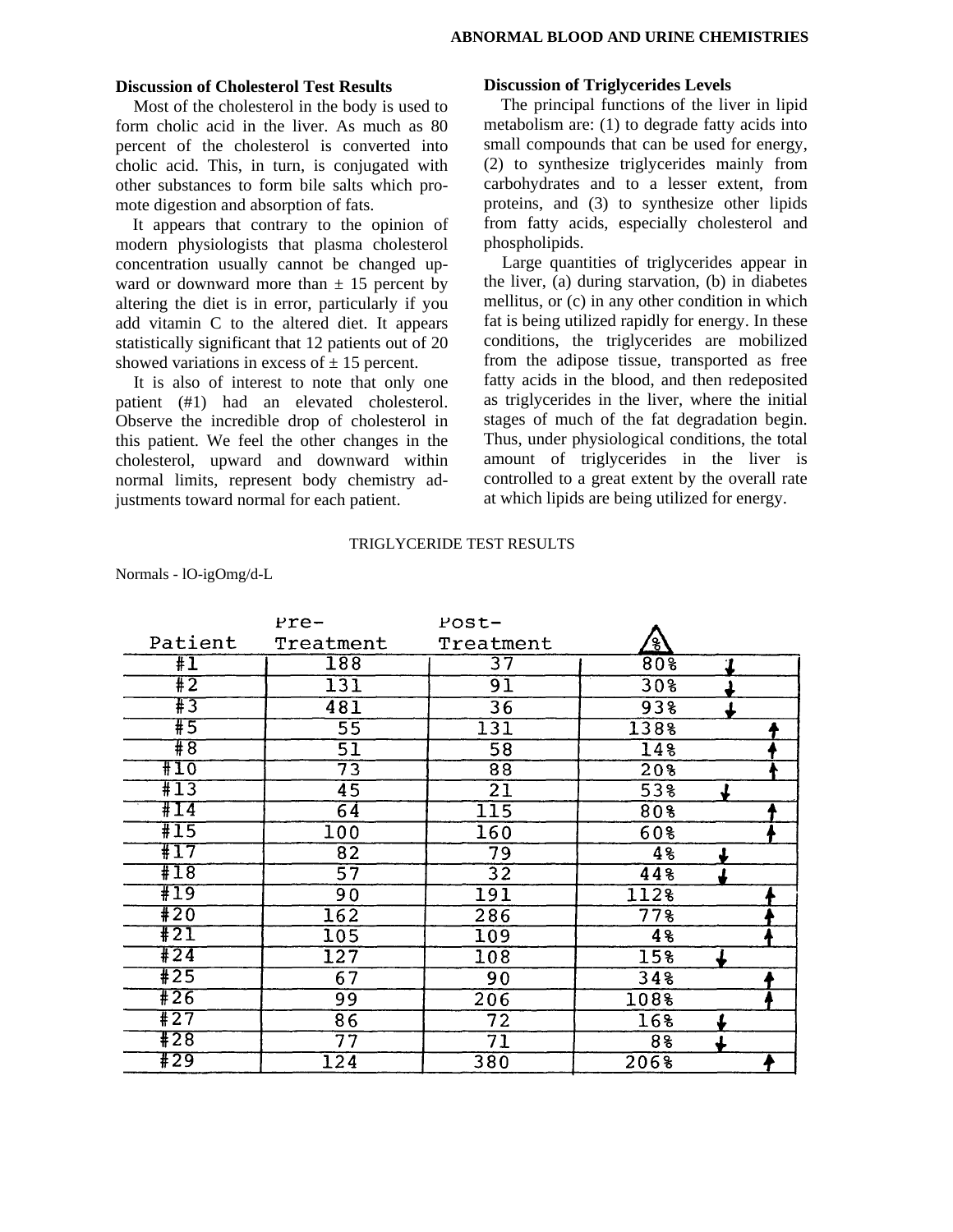Approximately 40 to 50 percent of the calories in the "normal" American diet are derived from fats, which is about equal to the calories derived from carbohydrates. Therefore, the use of fats by the body for energy is equally as important as the use of carbohydrates. In addition, an average of 30 to 40 percent of the carbohydrates ingested with each meal is converted into triglycerides, then stored, and later used as triglycerides for energy. Therefore, as much as two-thirds to threequarters of all energy derived directly by the cells is supplied by triglycerides rather than by carbohydrates.

**Discussion of Triglyceride Test Results**The results in this chemical area are not surprising when one considers the amount of sugar each patient ingested daily. Also, when we consider the "junk foods" eaten by these patients, we can quickly see what they used for energy. Increased values may result from a genetic predisposition and are often seen in association with diabetes mellitus. Triglycerides may also be increased by excess of carbohydrate in the diet, particularly free sugar, and in excess of alcohol. It is essential to exclude the presence of diabetes mellitus and alcoholism when hypertriglyceridemia has been detected.

 $7.381$ 

13.9%

 $\mathbf{0}$ 

 $9.3%$ 

 $7.7%$ 

0

34.187

31.8%

 $8.98$ 

12.284

 $2.4%$ 

32.481

 $2.1%$ 

 $6.88$  $4.684$ 

 $9.8%$ 

 $6.281$ 

 $6.884$ 

 $10.9$ st

 $4.4$ 

 $4.9$ 

4.3 4.7

 $4.2$ 

 $4.3$ 

 $5.5$ 

5.8

4.9

 $4.6$  $4.3$ 

 $4.5$ 

 $4.8$ 

4.7

 $4.5$ 

 $4.5$ 

 $4.5$ 

 $4.7$ 

 $4.1$ 

| TOTAL                                 | PROTEIN $1.0 - 8.2$ g/dl |      |  | ALBUMIN 3.5-5.0 g/dl                              |       |  |
|---------------------------------------|--------------------------|------|--|---------------------------------------------------|-------|--|
| $Pre-$<br>Patient Treatment Treatment | Post-                    |      |  | $Pre-$<br>Patient Treatment Treatment $\angle$ 8) | Post- |  |
|                                       |                          | 3% J |  |                                                   |       |  |

| 3LOOD CHEMISTRIES THAT WERE CONSIDERED WITHIN "NORMAL LIMITS" BY MEDICAL LABORATORY |  |
|-------------------------------------------------------------------------------------|--|

|     |     | Patient Treatment Treatment | <u>A</u>          |     | Patient Treatment 1 |
|-----|-----|-----------------------------|-------------------|-----|---------------------|
| #1  | 6.7 | 6.5                         | 2.3%              | #1  | 3.9                 |
| #2  | 7.5 | 7.5                         | $\sim 0$          | #2  | 4.1                 |
| #3  | 6.6 | 6.9                         | 4.58 <sub>1</sub> | #3  | 4.3                 |
| #5  | 7.3 | 7.0                         | 4.13              | #5  | 4.3                 |
| #8  | 7.0 | 7.4                         | 5.7%              | #8  | 4.3                 |
| #10 | 7.5 | 7.4                         | 1.3%              | #10 | 3.9                 |
| #13 | 7.5 | 7.4                         | 1.386             | #13 | 4.3                 |
| #14 | 6.7 | 7.9                         | 17.981            | #14 | 4.1                 |
| #15 | 7.2 | 8.0                         | 11.181            | #15 | 4.4                 |
| #17 | 7.3 | 7.5                         | 2.7%              | #17 | 4.5                 |
|     |     |                             |                   | #18 | 4.1                 |
| #18 | 6.4 | 6.7                         | 4.7%              |     | 4.2                 |
| #19 | 7.3 | 7.6                         | 4.184             | #19 |                     |
| #20 | 8.0 | 8.5                         | 6.2%              | #20 | 3.4                 |
| #21 | 7.9 | 7.5                         | 5.18              | #21 | 4.7                 |
| #24 | 7.3 | 7.6                         | 4.184             | #24 | 4.4                 |
| #25 | 7.8 | 7.5                         | 3.88              | #25 | 4.3                 |
| #26 | 7.1 | <u>7.3</u>                  | 2.8%              | #26 | 4.1                 |
| #27 | 8.2 | 7.5                         | 8.581             | #27 | 4.8                 |
| #28 | 7.3 | 7.5                         | 2.7%              | #28 | 4.4                 |
| #29 | 8.6 | 7.7                         | $10.5\%$          | #29 | 4.6                 |
|     |     |                             |                   | 165 |                     |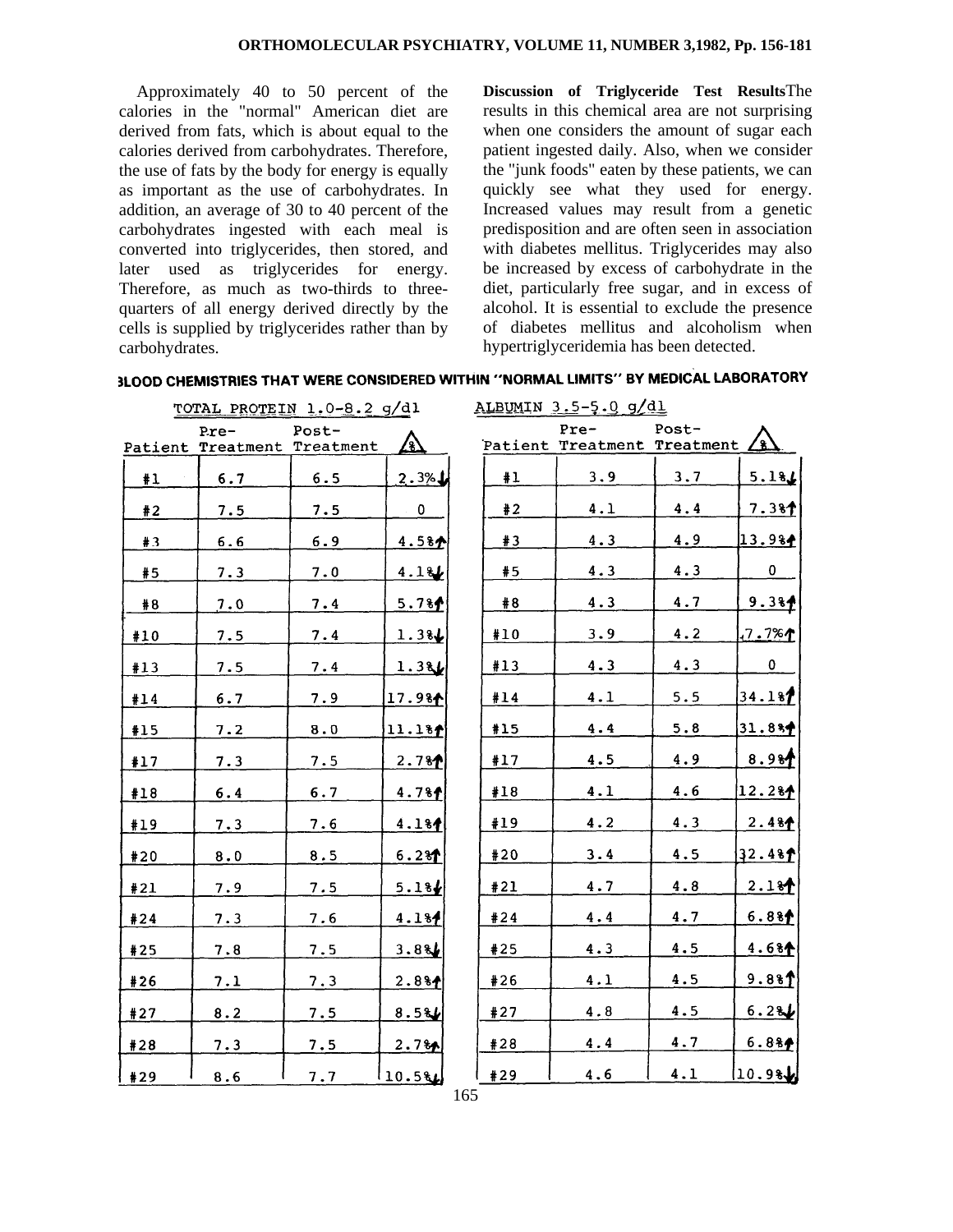GLOBULIN 2-3 g/dl

A/G RATIO 1.1-2.2

|          | Pre-              | Post-     |                         |
|----------|-------------------|-----------|-------------------------|
|          | Patient Treatment | Treatment | ′કે                     |
| #1       | 2.8               | 2.8       | 0                       |
| #2       | 3.4               | 3.1       | ↓<br>8.8%               |
| #3       | 2.3               | 2.0       | 13.0%                   |
| #5       | 3.0               | 2.7       | ↡<br>10.03              |
| #8       | 2.7               | 2.7       | 0                       |
| $\pm 10$ | 3.6               | 3.2       | ↓<br>11.1%              |
| #13      | 2.2               | 3.1       | ł<br>40.9%              |
| #14      | 2.6               | 2.4       | ↓<br>7.7%               |
| #15      | 2.8               | 2.2       | t<br>21.4%              |
| #17      | 2.8               | 2.6       | ł<br>.7:1%              |
| #18      | 2.3               | 2.1       | L<br>8.7%               |
| #19      | 3.1               | 3.3       | t<br>6.4%               |
| #20      | 5.4               | 4.6       | ↓<br>25.9%              |
| #21      | 3.2               | 2.7       | ↓<br>15.6%              |
| #24      | 2.9               | 2.7       | t<br>6.98               |
| #25      | 3.5               | 3.0       | $\downarrow$<br>14.3%   |
| #26      | 3.0               | 2.8       | ↓<br>6.73               |
| #27      | 3.4               | 3.0       | $\ddagger$<br>$`11.8\%$ |
| #28      | 2.9               | 2.8       | ↓<br>3.48               |
| #29      | 4.0               | 3.6       | ↓<br>10. %              |

|         | Pre-      | Post-     |                       |
|---------|-----------|-----------|-----------------------|
| Patient | Treatment | Treatment | $\boldsymbol{\zeta}$  |
| #1      | 1.4       | 1.3       | 7.1%<br>$\frac{1}{2}$ |
| #2      | 1.2       | 1.2       | 0                     |
| #3      | 1.9       | 2.5       | 31.6%<br>₫            |
| #5      | 1.4       | 1.6       | 14.3%<br>t            |
| #8      | 1.6       | 1.7       | $6.28 +$              |
| #10     | 1.1       | 1.3       | 18.1%                 |
| #13     | 1.3       | 1.4       | $7.7%$ $*$            |
| #14     | 1.6       | 2.3       | 43.8%                 |
| #15     | 1.6       | 2.6       | $62.58$ $\dagger$     |
| #17     | 1.6       | 1.9       | 18.88                 |
| #18     | 1.8       | 2.2       | 22.2%                 |
| #19     | 1.4       | 1.3       | $7.18 +$              |
| #20     | 0.6       | 1.1       | $33.38 +$             |
| #21     | 1.5       | 1.8       | 20.08                 |
| #24     | 1.5       | 1.7       | 13.3                  |
| #25     | 1.2       | 1.5       | 25.0%                 |
| #26     | 1.4       | 1.6       | 14.3%                 |
| #27     | 1.4       | 1.5       | 7.18 f                |
| #28     | 1.2       | 1.5       | 25.0%                 |
| #29     | 1.2       | 1.1       | $8.3% +$              |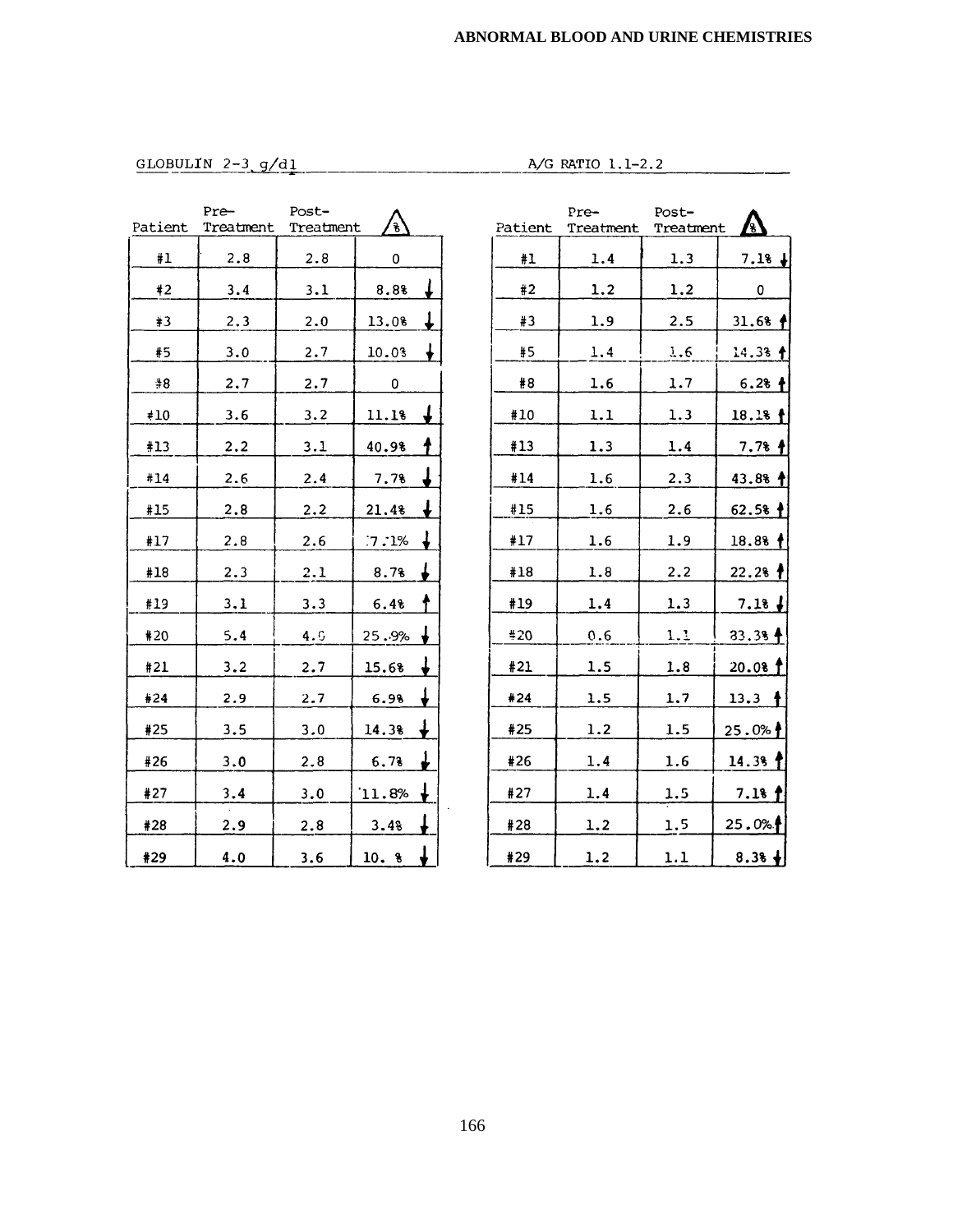## GLUCOSE (65-110mg/dl

# URIC ACID (M 2.1-7.8mg/dl<br>
(F 2.0-6.4mg/dl)

|         | Pre-      | Post-     |             |
|---------|-----------|-----------|-------------|
| Patient | Treatment | Treatment | 'કે         |
| #1      | 90        | 92        | 2.28        |
| #2      | 81        | 86        | 6.28        |
| #3      | 120       | 132       | ł.<br>10.0% |
| #5      | 103       | 96        | T<br>6.8%   |
| #8      | 110       | 99        | 10. t       |
| #10     | 73        | 82        | 12.3%<br>Ť  |
| #13     | 110       | 86        | 21.8%<br>↓  |
| #14     | 85        | 74        | 12.9%       |
| #15     | 96        | 90        | ↓<br>6.2%   |
| #17     | 90        | 84        | ↓<br>6.7%   |
| #18     | 92        | 83        | 9.8%        |
| #19     | 82        | 92        | 12.2%       |
| #20     | 87        | 89        | 2.3%        |
| #21     | 109       | 87        | 20.2%       |
| #24     | 92        | 85        | T<br>7.6%   |
| #25     | 94        | 97        | 3.2%        |
| #26     | 85        | 87        | 2.4%        |
| #27     | 100       | 90        | 10.0%       |
| #28     | 86        | 94        | 9.3%        |
| #29     | 99        | 90        | 9.1%        |

|         | Pre-      | Post-     |          |   |
|---------|-----------|-----------|----------|---|
| Patient | Treatment | Treatment | 8        |   |
| #1      | 3.0       | 3.0       | 0        |   |
| #2      | 5.3       | 4.7       | 11.3%    | ↓ |
| #3      | 5.8       | 4, 8      | 17.2%    | ↓ |
| #5      | 4.5       | 3.8       | 15.6%    | ↓ |
| #8      | 6.6       | 5.1       | $-22.7%$ |   |
| #10     | 4.1       | 4.6       | 12.2%    |   |
| #13     | 4.8       | 3,7       | 22.9%    |   |
| #14     | 5.8       | 8.2       | 41.4%    |   |
| #15     | 5.1       | 5.1       | 0        |   |
| #17     | 4.1       | 4.4       | 7.3%     |   |
| #18     | 4.7       | 3.6       | 23.4%    |   |
| #19     | 7.1       | 6.3       | 11.3%    |   |
| #20     | 4.4       | 3.6       | 18.2%    |   |
| #21     | 6.7       | 6.9       | 3.0%     |   |
| #24     | 4.6       | 4.5       | 2.28     |   |
| #25     | 5.5       | 4.7       | 14.5%    |   |
| #26     | 4.4       | 4.1       | 6.8%     |   |
| #27     | 6.8       | 4.4       | 35.3%    |   |
| #28     | 5.3       | 4.9       | 7.58     |   |
| #29     | 6.0       | 5.3       | 11.7%    | ∔ |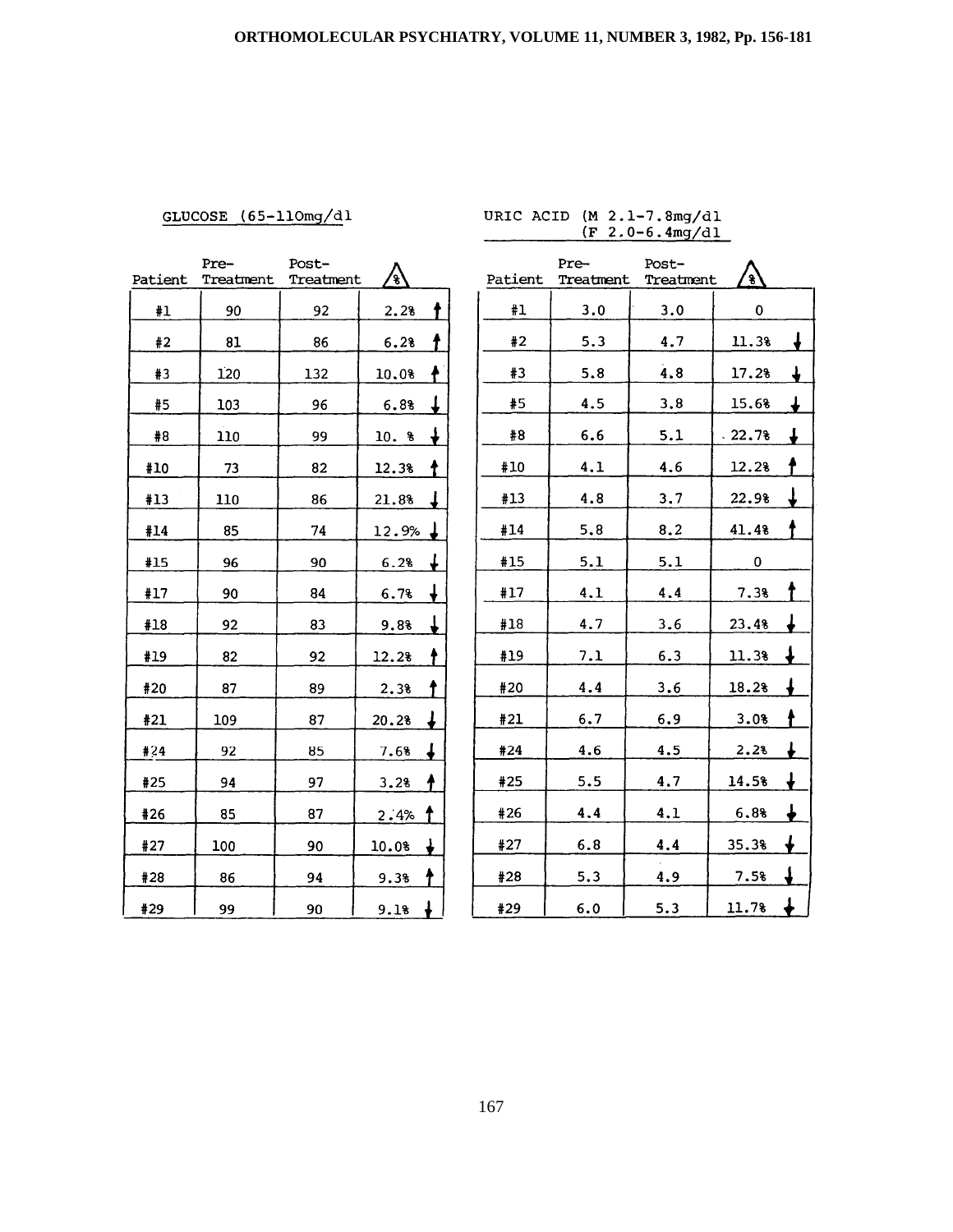BUN  $(8-22mg/d)$ 

| CALCIUM $(8.5-10.5mg/d)$ |
|--------------------------|
|                          |

| Patient | Pre-<br>Treatment | Post-<br>Treatment | g     |               |
|---------|-------------------|--------------------|-------|---------------|
| #1      | 14                | 13                 | 7.1%  |               |
| #2      | 12                | 11                 | 8.3%  | ↓             |
| #3      | 13                | 13                 | 0     |               |
| #5      | 13                | 14                 | 7.7%  |               |
| #8      | 14                | 16                 | 14.3% |               |
| #10     | 15                | 11                 | 26.6% |               |
| #13     | 9                 | 10                 | 11.1  |               |
| #14     | 10                | 14                 | 40.0% |               |
| #15     | 12                | 12                 | 0     |               |
| #17     | 11                | 16                 | 45.4% |               |
| #18     | 14                | 12                 | 14.3% |               |
| #19     | 10                | 8                  | 20.0% |               |
| #20     | 10                | 12                 | 20.0% |               |
| #21     | 15                | 10                 | 33.3% |               |
| #24     | 12                | 11                 | 8.3%  | ↓             |
| #25     | 15                | 15                 | 0     |               |
| #26     | 15                | 13                 | 13.3% | J             |
| #27     | 13                | 11                 | 15.4% | $\frac{1}{2}$ |
| #28     | 14                | 13                 | 7.1%  | ↓             |
| #29     | 14                | 12                 | 14.3% | ↡             |

|         | Pre-      | Post-      |         |   |
|---------|-----------|------------|---------|---|
| Patient | Treatment | Treatment  | g       |   |
| #1      | 9.4       | 8.7        | 7.4%    |   |
| #2      | 9.1       | 9.3        | 2.2%    |   |
| #3      | 9.6       | 9.7        | $1.0$ % |   |
| #5      | 9.0       | 9.3        | 3.3%    |   |
| #8      | 9.2       | 9.3        | 1.1%    |   |
| #10     | 8.8       | 9.3        | 5.7%    |   |
| #13     | 9.7       | 8.9        | 8.2%    |   |
| #14     | 8.6       | 10.3       | 19.8%   |   |
| #15     | 8.9       | 10.5       | 18.0%   |   |
| #17     | 9.6       | 9.7        | 1.0%    |   |
| #18     | 8.9       | 9.9        | 11.2%   |   |
| #19     | 9.3       | 9.7        | 4.3%    |   |
| #20     | 9.3       | <u>9.9</u> | 6.4%    |   |
| #21     | 9.4       | 9.5        | 1.1%    |   |
| #24     | 8.8       | 9.0        | 2.3%    |   |
| #25     | 9.4       | 9.6        | .2.18   |   |
| ∙#26    | 9.2       | 9.5        | 3.3%    |   |
| #27     | 9.8       | 9.5        | 3.1%    |   |
| #28     | 9.4       | 9.5        | 1.1%    |   |
| #29     | 7.6       | 9.0        | 18.4%   | ↑ |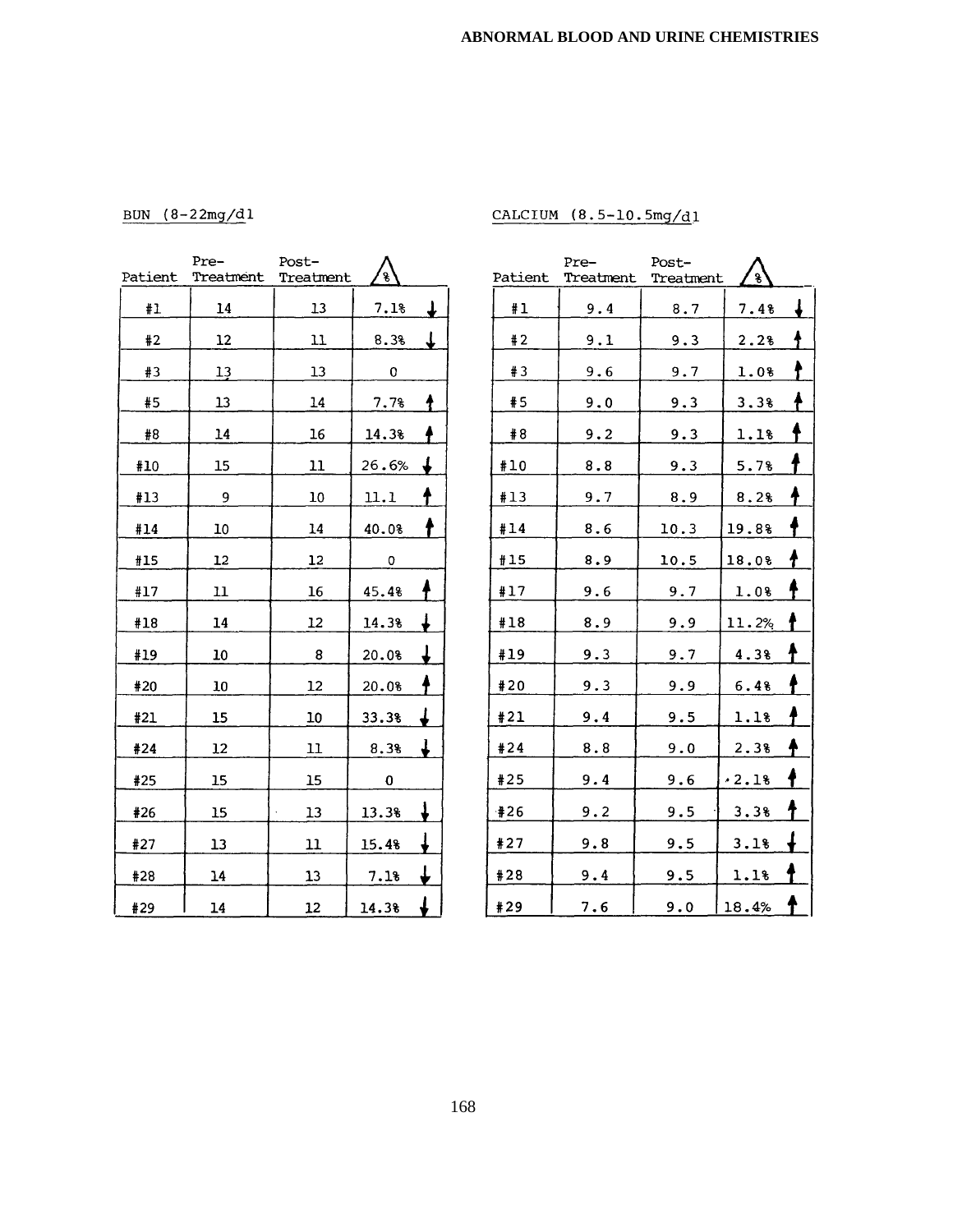#### CREATININE (0.5-1.5mg/dl

|         | Pre-      | Post-      |                   |
|---------|-----------|------------|-------------------|
| Patient | Treatment | Treatment  | ั้ง               |
| #1      | 1.0       | 0.9        | $10.08 +$         |
| #2      | 0.8       | 0.9        | $12.5%$ †         |
| #3      | 1.2       | 1.0        | $16.78 +$         |
| #5      | 0.8       | 0.9        | $12.5%$ †         |
| #8      | 1.1       | 1.0        | $9.18 +$          |
| #10     | 0.9       | 0.8        | $11.18 +$         |
| #13     | 0.9       | 0.8        | $11.18 +$         |
| #14     | 1.0       | 1.0        | 0                 |
| #15     | 0.8       | 1.2        | 50.0%†            |
| #17     | 0.8       | 0.9        | 12.5%             |
| #18     | 1.0       | 0.9        | $10.08 +$         |
| #19     | 1.0       | 1.0        | 0                 |
| #20     | $0.8 -$   | 0.8        | 0                 |
| #21     | 0.8       | 0.9        | 12.5%             |
| #24     | 0.8       | 0.9        | 12.5%             |
| #25     | 1.0       | 1.2        | $20.08 +$         |
| #26     | 1.0       | 1.0        | 0                 |
| #27     | 1.2       | <u>1.1</u> | 6.3%              |
| #28     | 0.9       | 0.9        | 0                 |
| #29     | 1.4       | 1.3        | $7.18 \downarrow$ |

#### **Discussion of Lactate Dehydrogenase Results**

Anxiety and hemolysis of RBC's will account for abnormal levels of patients 19, 20, and 29. As stated elsewhere, numbers 20 and 29, ages 45 and 42 respectively, had the longest history of drug abuse and their veins reflected that abuse by the difficulty in penetrating their veins.

#### **Discussion of "Normal" Blood Chemistry Results**

It is of extraordinary interest to examine these within "normal" limits test results. It appears highly significant that even within "nor-

|         | Pre-      | Post-     | g                      |
|---------|-----------|-----------|------------------------|
| Patient | Treatment | Treatment |                        |
| #1      | 167       | 159       | $4.8%$ ↓               |
| #2      | 195       | 188       | 3.68 $\downarrow$      |
| #3      | 183       | 198       | 8.2%<br>$\ddot{\tau}$  |
| #5      | 205       | 179       | $12.7%$ $\downarrow$   |
| #8      | 194       | 190       | 2.1%                   |
| #10     | 202       | 187       | $7.48 +$               |
| #13     | 147       | 138       | $6.18 +$               |
| #14     | 232       | 215       | $\bullet$<br>7.3%      |
| #15     | 134       | 90        | $\frac{1}{2}$<br>32.8% |
| #17     | 220       | 173       | 21.4%                  |
| #18     | 130       | 173       | 33.1%                  |
| #19     | 209       | 275       | ł<br>31.6%             |
| #20     | 234       | 325       | 38.9%                  |
| #21     | 174       | 209       | ł<br>20.1%             |
| #24     | 96        | 190       | 97.9%                  |
| #25     | 195       | 201       | 3.18                   |
| #26     | 194       | 185       | $4.68 +$               |
| #27     | 201       | 158       | 21.4%                  |
| #28     | 159       | 189       | $\ddagger$<br>18.9%    |
| #29     | 292       | 365       | ł<br>25.08             |

mal limit" chemistries, there are patient population trends and fine tune adjustments being made in each individual's chemical make-up.

It remains a constant source of amazement what decontamination process, a change of life style, a change of nutritional status, and a little supplementation can accomplish for a patient. **Truly there is better living through chemistry.** 

**Discussion of Serum Glutamate Oxaloacetic Transaminase (SGOT) and Serum**

#### LACTATE DEHYDROGENASE  $(100 - 225 \text{ IU/L})$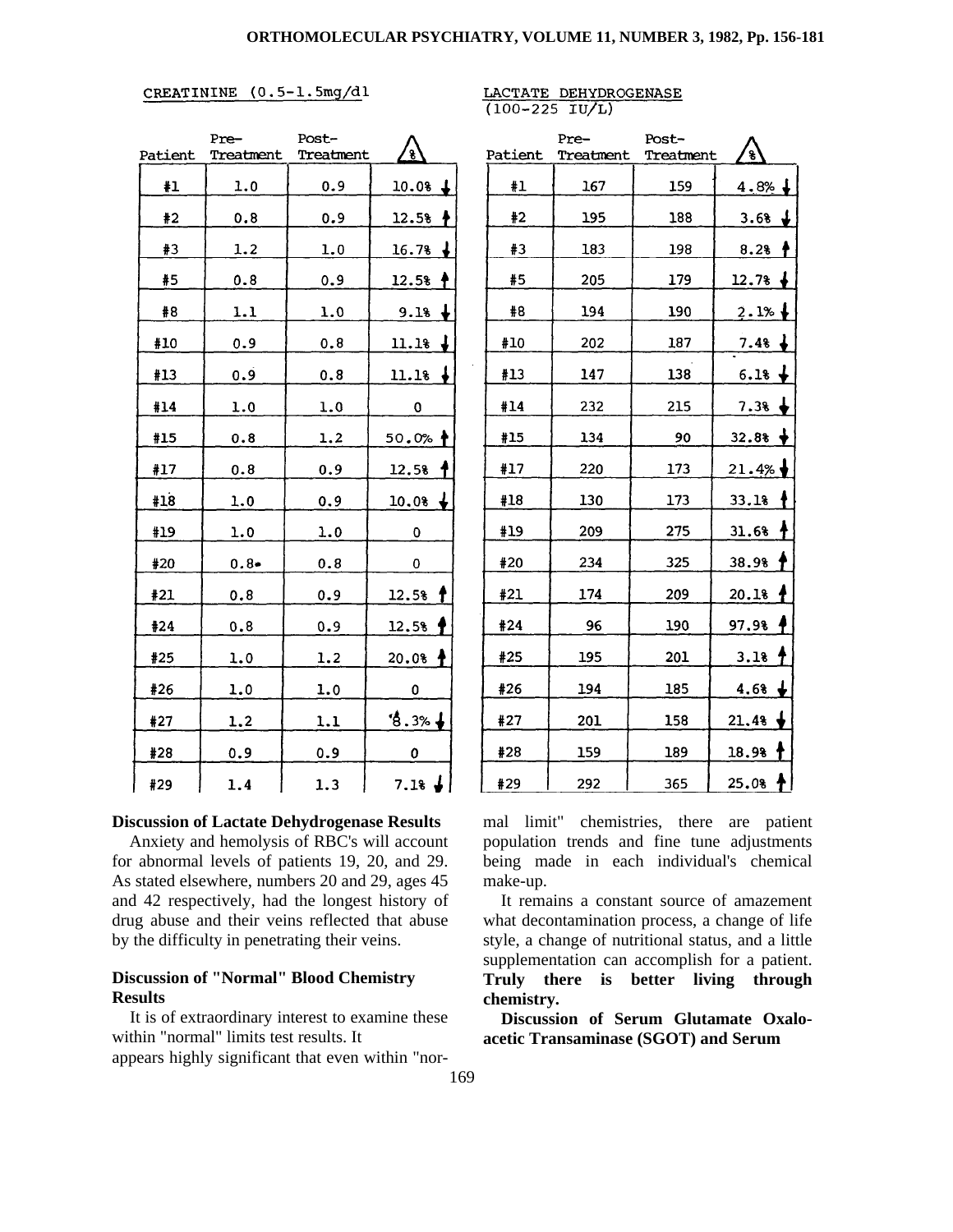#### **Glutamate Pyruvate Transaminase (SGPT)**

Although a large number of substrate-specific transaminases have been demonstrated in various animal tissues, only two have been described in the serum, glutamate oxaloacetic transaminase (GOT) and glutamate pyruvate transaminase (GPT).

Abnormal levels of GOT are seen in patients with hepatic disease, myocardial and skeletal necrosis, and other diseases of the renal and cerebral tissues. Glutamate pyruvate transaminase (GPT) elevations are absent or slight in disease that does not involve the liver either primarily or secondarily.

|         | SGOT $0-40$ IU/L  |                    |            |         |                   | SGPT 0-30 IU/L     |                     |
|---------|-------------------|--------------------|------------|---------|-------------------|--------------------|---------------------|
| Patient | Pre-<br>Treatment | Post-<br>Treatment | ′ะ`        | Patient | Pre-<br>Treatment | Post-<br>Treatment | ંક્                 |
| #1      | 60                | 40                 | 33.3%<br>Ť | #1      | 17                | 28                 | $64.78 +$           |
| #2      | 130               | 154                | 18.4%      | #2      | 59                | 59                 | 0                   |
| #3      | 26                | 40                 | 53.8%      | #3      | 16                | 34                 | 112.5%              |
| #5      | 39                | 103                | 164.1%     | #5      | 29                | 59                 | $103.48$ $\uparrow$ |
| #8      | 15                | 25                 | 66.7%      | #8      | 14                | 19                 | $35.78$ $\parallel$ |
| #10     | 58                | 70                 | 20.7%      | #10     | 41                | 91                 | $121.98$ $\uparrow$ |
| #13     | 60                | 70                 | 16.7%      | #13     | 82                | 51                 | $37.88 +$           |
| #14     | 300               | 400                | $33.3%$ 1  | #14     | 112               | 380                | 239.3%              |
| #15     | 37                | 40                 | 8.1%       | #15     | 17                | 29                 | 70.6%               |
| #17     | 55                | 69                 | 25.4%      | #17     | 92                | 40                 | 56.5%               |
| #18     | 20                | 35                 | 75.0%      | #18     | 13                | 15                 | 15.4%               |
| #19     | 134               | 126                | 6.0%       | #19     | 55                | .49                | $10.98 +$           |
| #20     | 36                | 87                 | 141.7%     | #20     | 17                | 62                 | 264.7%              |
| #21     | 20                | 31                 | 55.0%      | #21     | 13                | 20                 | 53.88 f             |
| #24     | 14                | 32                 | 128.6%     | #24     | 10                | 25                 | 150.0%              |
| #25     | 28                | 29                 | 3.6%       | #25     | 29                | 14                 | 51.7%               |
| #26     | 20                | 27                 | 35.0%      | #26     | 23                | 17                 | 26.18               |
| #27     | 30                | 18                 | 40.0%      | #27     | 85                | 12                 | 85.9%               |
| #28     | 20                | 22                 | 10.0%      | #28     | 25                | 11                 | $56.08\downarrow$   |
| #29     | 600               | 66                 | 89.0%      | #29     | QNS               | 33                 | 0                   |

#### **PRE-TREATMENT AND POST-TREATMENT VALUES**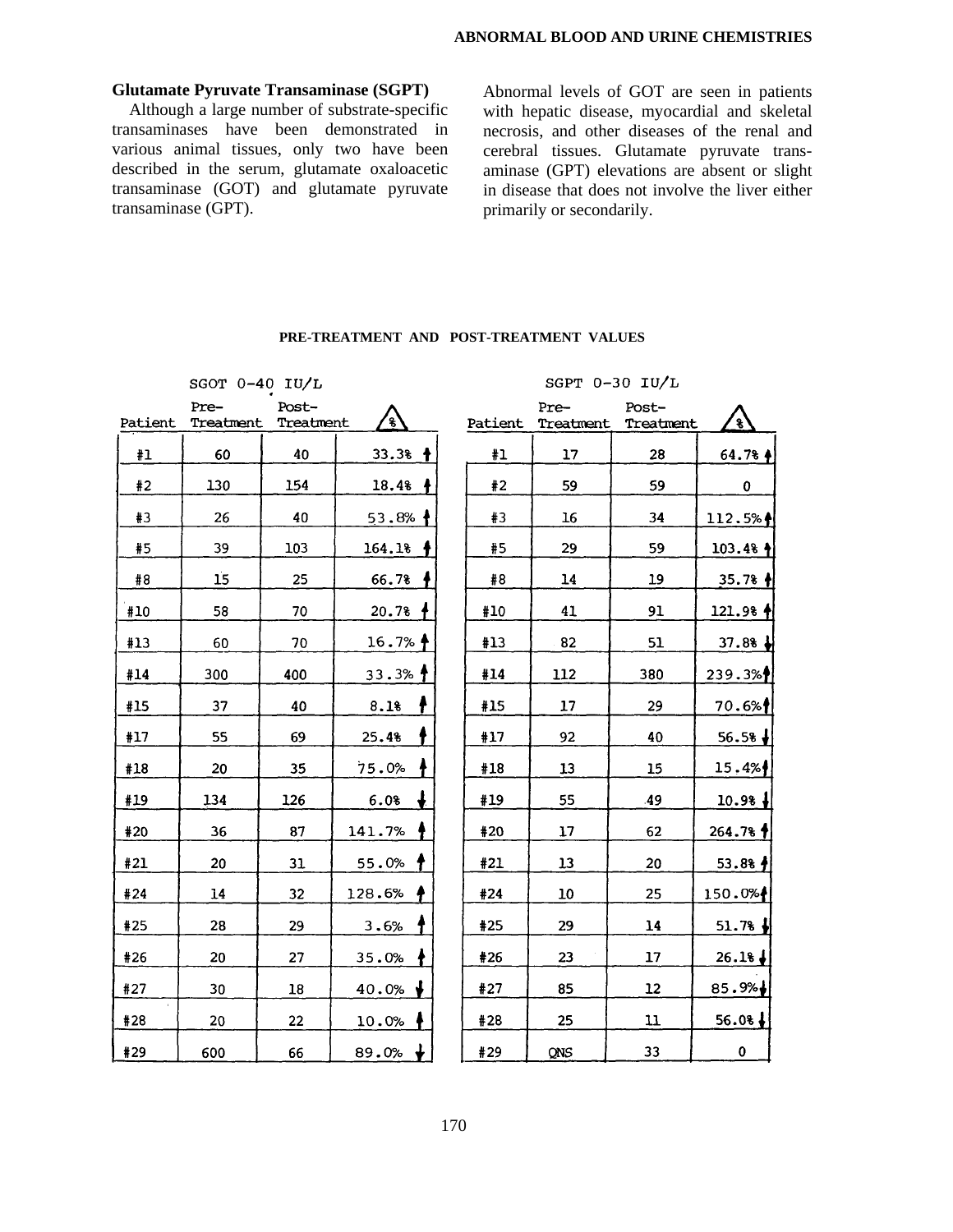#### **Discussion of Glutamate Oxaloacetic Transaminase (GOT) and Glutamate Pyruvate Transaminase (GPT) Test Results**

We are discussing these two transaminases together because of the highly dramatic results that have caused us to formulate the following hypothesis for your consideration: First we must restate that the anion gap offers strong evidence that the protein levels were extremely low (supporting the Kwashiorkor theory) and after treatment, they returned to the normal ranges.

The plasma concentration of each type of amino acid is maintained at a reasonably constant value. There is a general principle of reversible exchange of amino acids among the different proteins of the body. Even with starvation or during severe debilitating diseases, the ratio of total tissue proteins in the body to total plasma proteins remains relatively constant at about 33 to one. Except for the excess protein in the diet, or the 30 grams of obligatory protein degradation each day, the body uses almost entirely carbohydrates or fats for energy as long as these are available. However, after several weeks of starvation, when the quantity of stored fats begins to run out, the amino acids of the blood begin to be rapidly deaminated and oxidized for energy. From this point on, the proteins of the tissues degrade rapidly—as much as 100 grams daily—and the cellular functions deteriorate precipitously.

As is true for monosaccharide absorption, very little is known about the basic mechanisms of amino acid transport. However, it is known that four different carrier systems transport different amino acids. One transports neutral amino acids, a second transports basic amino acids, a third transports acidic amino acids, and a fourth has specificity for two amino acids, proline and hydroxyproline. Also, the transport mechanisms have far greater affinity for transporting L-stereoisomers of amino acids over D-stereoisomers. (In the treatment aspect, we used only L-amino acids.) Experiments have demonstrated that pyridoxal phosphate, a derivative of the vitamin pyridoxine, is required for transport of many amino acids.

Transamination is promoted by enzymes

called transaminases, all of which are derivatives of pyridoxines. Without this vitamin, the non-essential amino acids cannot be synthesized and, therefore, protein formation cannot proceed normally.

Amino acid transport, like glucose transport, occurs only in the presence of simultaneous sodium transport. Furthermore, the carrier systems for amino acid transport, like those for glucose transport, are in the brush border of the epithelial cell. It is currently believed that amino acids are transported by the same sodium gradient mechanism as that of glucose transport.

In order to explain our position in the GOT and GPT serum values, we must digress a bit to carbohydrate absorption. Essentially all of the carbohydrates are absorbed in the form of monosaccharides, only a small fraction of a percent is being absorbed as disaccharides and almost none as larger carbohydrate compounds. The transport is selective, specifically transporting certain monosaccharides without transporting others. The order of preference for transporting different monosaccharides is: (1) galactose, (2) glucose, (3) fructose, (4) mannose, (5) xylose, and (6) arab-inose.

Galactose and glucose transport becomes blocked whenever sodium transport is blocked. Therefore, it is assumed that the energy required for most, if not all, monosaccharide transport, is actually provided by the sodium transport system. A theory that attempts to explain this is the following: it is known that the carrier for transport of glucose and some other monosaccharides, especially galactose, is present in the brush border of the epithelial cell. However, this carrier will not transport the glucose in the absence of sodium transport. Therefore, it is believed that the carrier has a receptor site for both a glucose molecule and a sodium ion, and that it will not transport the glucose to the inside of the cell if the receptor sites for both glucose and sodium are not simultaneously filled. The energy to cause movement of the carrier from the exterior of the membrane to the interior is derived from the difference in sodium concentration between the outside and inside. That is, as sodium diffuses to the inside of the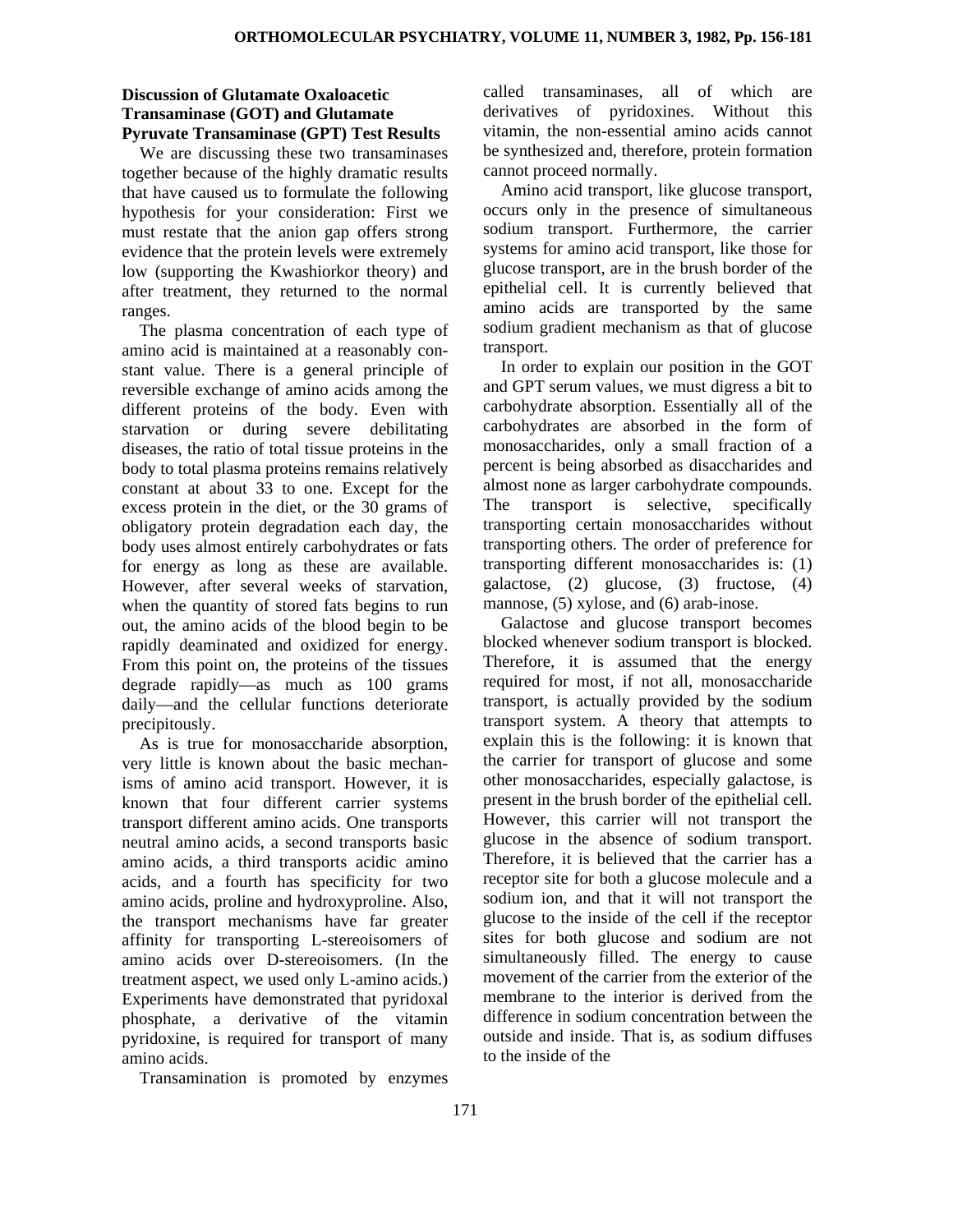cell, it "drops" the carrier and therefore the glucose with it, thus providing the energy for transport of the glucose. For obvious reasons, this explanation is called the sodium gradient theory for glucose transport.

It is recognized that sodium transport is also required for transport of amino acids, suggesting a similar theory of "carrier-drag" mechanism for amino acid transport. This theory postulates that the carrier has a receptor site for both an amino acid molecule and a sodium ion. Only when both of the sites are filled, will the carrier move to the interior of the cell. Because of the sodium gradient across the brush border, the sodium diffusion to the cell interior pulls the carrier and its attached amino acid to the interior where the amino acid<br>becomes trapped. Therefore, their becomes trapped. Therefore, their concentrations increase within the cell, and they then diffuse through the sides or base of the cell into the portal blood.

We have clearly stated the foregoing to establish a foundation for what we believe has occurred to account for the GOT and GPT nonpathological serum elevations**.** We have already discussed the anion gap and its relationship to protein. Further evidence of the protein deficiencies and imbalances is reflected in observing the values of the total proteins, albumin, globulin and A/G ratios. Observe the dynamic activity that has occurred. Next, observe a similar phenomenon occurring in glucose metabolism. Third, as previously reported, the 24-hour urine Cortisol levels were balanced. Also, as previously reported, consider the amount of teaspoon

equivalents of sugar intake each patient admitted to taking daily. Consider the impact this intake had on the sodium transport system. It is our opinion at this time that via means of orthomolecular applications of vitamins, minerals, L-amino acids and sodium ascorbate, we have eliminated the chronic deficiencies and placed the body chemistry in a state of dynamic equilibrium. More importantly, by using sodium ascorbate, it appears we balanced the critical sodium transport system, and by accomplishing that, carbohydrate and protein metabolism could then proceed to operate in a normal manner. Adding a total of 22.5 grams of free L-amino acids in three equally spaced dosages daily for 29 days, we corrected the chronic protein deficiencies, as evidenced by the adjustment of the anion gap. As explained earlier, if a deficiency of vitamin B6 is present, the protein formation could not proceed normally, so we took the precaution to correct this possible hazard. With each of the three equally spaced dosages of ten L-amino acids, we gave one 500mg B6 tablet. In addition to the l,500mg of vitamin B6 daily, there was included in the other formulas an extra 180mg of B6 added for a period of eight days, making a grand total of l,680mg of B6 daily. For the remainder of the treatment days, there was a daily total of 1,560mg of vitamin B6 given. Since transamination is promoted by enzymes called transaminases, all derivatives of pyridoxine, we simply supplied too much of vitamin B6, causing this non-pathological rise in the SGOT and SGPT levels.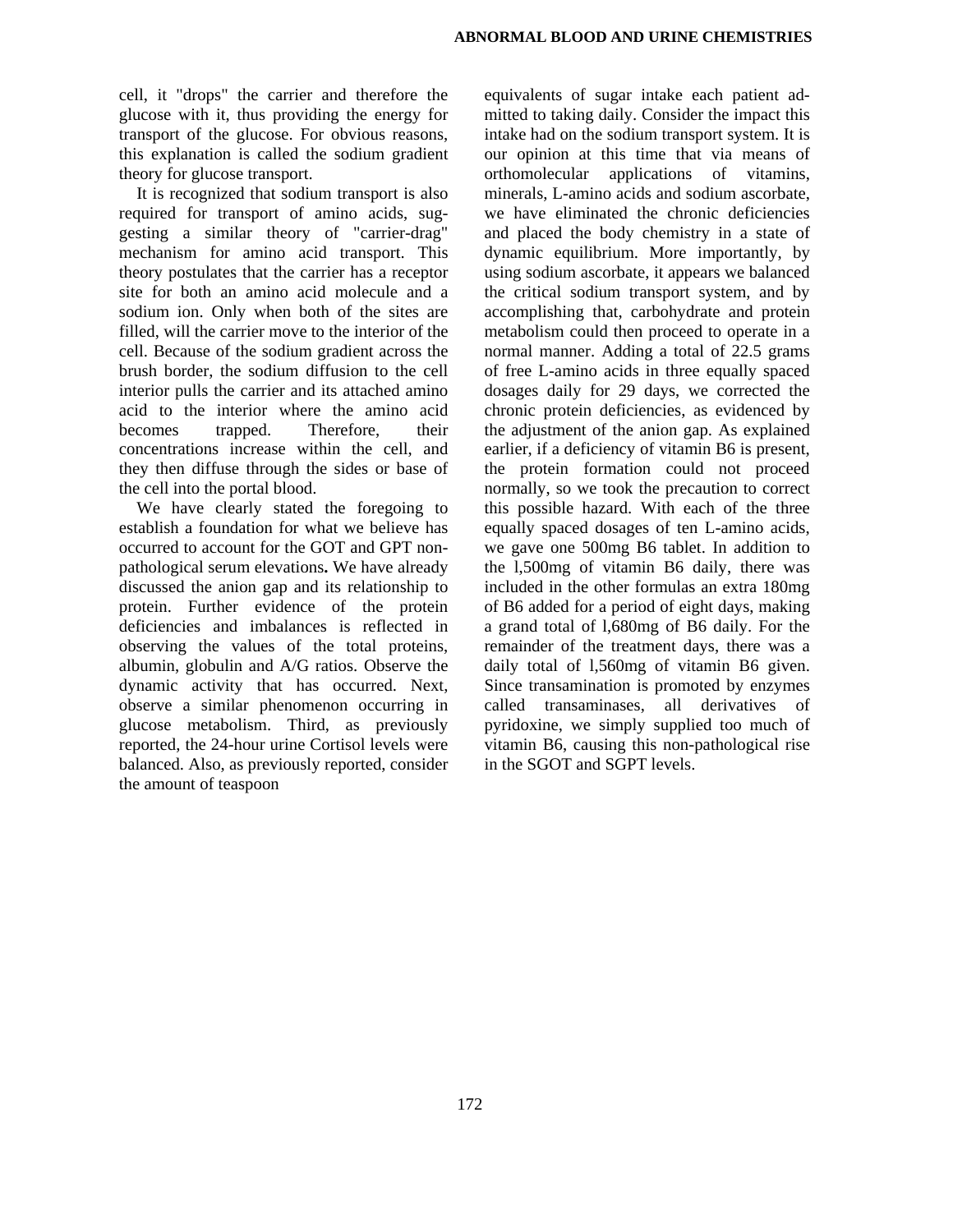# **ORTHOMOLECULAR PSYCHIATRY, VOLUME 11, NUMBER 3, 1982, Pp. 156-181**

Pre-Treatment

# URINALYSIS TEST RESULTS

 $\epsilon$ 

| #1<br>6.5<br>clear<br>1.026<br>neg.<br>neg.<br>neg.<br>yellow<br>$\overline{1}$<br>1.024<br>$\overline{6.0}$<br>$\overline{\text{clear}}$<br>neg.<br>neg.<br>neq.<br>yellow<br>$\overline{13}$<br>$\overline{1.27}$<br>$\overline{\text{clear}}$<br>6.5<br>neg.<br>$\overline{\text{neg}}$ .<br>neq.<br>yellow<br>1.015<br>#5<br>$\overline{6.5}$<br>$\overline{\text{clear}}$<br>neg.<br>neg.<br>neg.<br>yellow<br>#8<br>1.026<br>$\overline{6.5}$<br>$\overline{\text{clear}}$<br>neg.<br>neg.<br>neg.<br>yellow<br>#10<br>1.026<br>6.0<br>clear<br>neq.<br>neg.<br>neg.<br>yellow<br>$\overline{113}$<br>6.0<br>1.028<br>$c$ lear<br>neg.<br>neg.<br>neq.<br>yellow<br>#14<br>1.027<br>6.0<br>clear<br>neg.<br>neg.<br>neg.<br>amber<br>$\overline{15}$<br>1.026<br>6.0<br>$\overline{\text{clear}}$<br>neg.<br>neg.<br>neg.<br>yellow<br>#17<br>1.028<br>$\overline{6.0}$<br>$\overline{\text{clear}}$<br>neq.<br>neg.<br>neg.<br>yellow<br>1.034<br>$\overline{6.0}$<br>$\overline{18}$<br>clear<br>neg.<br>neg.<br>neg.<br>yellow<br>#19<br>1.015<br>$\overline{6.0}$<br>clear<br>neq.<br>neg.<br>neg.<br>yellow<br>1.026<br>#20<br>$\overline{6.0}$<br>clear<br>neq.<br>neq.<br>neg.<br>yellow<br>$\overline{7.0}$<br>#21<br>1.010<br>$\widetilde{\text{clear}}$<br>neq.<br>neg.<br>neg.<br>yellow<br>1.030<br>#24<br>$\overline{6.0}$<br>$c$ lear<br>neg.<br>neg.<br>neg.<br>yellow<br>1.025<br>6.0<br>#25<br>neg.<br>neq.<br>neg.<br>hazy<br>yellow<br>#26<br>1.030<br>6.0<br>clear<br>neg.<br>neg.<br>neg.<br>yellow<br>1.027<br>$\overline{6.0}$<br>#27<br>neg.<br>hazy<br>neg.<br>neg.<br>yellow<br>$\overline{428}$<br>1.028<br>6.5<br>$\overline{\text{clear}}$<br>neg.<br>neg.<br>neg.<br>yellow | Patient Color<br># | Sp.Gr. | PH  | Protein<br>(qual) | Glucose<br>(qual) | Ketones | Occult |
|-----------------------------------------------------------------------------------------------------------------------------------------------------------------------------------------------------------------------------------------------------------------------------------------------------------------------------------------------------------------------------------------------------------------------------------------------------------------------------------------------------------------------------------------------------------------------------------------------------------------------------------------------------------------------------------------------------------------------------------------------------------------------------------------------------------------------------------------------------------------------------------------------------------------------------------------------------------------------------------------------------------------------------------------------------------------------------------------------------------------------------------------------------------------------------------------------------------------------------------------------------------------------------------------------------------------------------------------------------------------------------------------------------------------------------------------------------------------------------------------------------------------------------------------------------------------------------------------------------------------------------------------------------------------------------------------------------------------|--------------------|--------|-----|-------------------|-------------------|---------|--------|
|                                                                                                                                                                                                                                                                                                                                                                                                                                                                                                                                                                                                                                                                                                                                                                                                                                                                                                                                                                                                                                                                                                                                                                                                                                                                                                                                                                                                                                                                                                                                                                                                                                                                                                                 |                    |        |     |                   |                   |         | neg.   |
|                                                                                                                                                                                                                                                                                                                                                                                                                                                                                                                                                                                                                                                                                                                                                                                                                                                                                                                                                                                                                                                                                                                                                                                                                                                                                                                                                                                                                                                                                                                                                                                                                                                                                                                 |                    |        |     |                   |                   |         | neg.   |
|                                                                                                                                                                                                                                                                                                                                                                                                                                                                                                                                                                                                                                                                                                                                                                                                                                                                                                                                                                                                                                                                                                                                                                                                                                                                                                                                                                                                                                                                                                                                                                                                                                                                                                                 |                    |        |     |                   |                   |         | neq.   |
|                                                                                                                                                                                                                                                                                                                                                                                                                                                                                                                                                                                                                                                                                                                                                                                                                                                                                                                                                                                                                                                                                                                                                                                                                                                                                                                                                                                                                                                                                                                                                                                                                                                                                                                 |                    |        |     |                   |                   |         | neg.   |
|                                                                                                                                                                                                                                                                                                                                                                                                                                                                                                                                                                                                                                                                                                                                                                                                                                                                                                                                                                                                                                                                                                                                                                                                                                                                                                                                                                                                                                                                                                                                                                                                                                                                                                                 |                    |        |     |                   |                   |         | neg.   |
|                                                                                                                                                                                                                                                                                                                                                                                                                                                                                                                                                                                                                                                                                                                                                                                                                                                                                                                                                                                                                                                                                                                                                                                                                                                                                                                                                                                                                                                                                                                                                                                                                                                                                                                 |                    |        |     |                   |                   |         | neg.   |
|                                                                                                                                                                                                                                                                                                                                                                                                                                                                                                                                                                                                                                                                                                                                                                                                                                                                                                                                                                                                                                                                                                                                                                                                                                                                                                                                                                                                                                                                                                                                                                                                                                                                                                                 |                    |        |     |                   |                   |         | neg.   |
|                                                                                                                                                                                                                                                                                                                                                                                                                                                                                                                                                                                                                                                                                                                                                                                                                                                                                                                                                                                                                                                                                                                                                                                                                                                                                                                                                                                                                                                                                                                                                                                                                                                                                                                 |                    |        |     |                   |                   |         | neg.   |
|                                                                                                                                                                                                                                                                                                                                                                                                                                                                                                                                                                                                                                                                                                                                                                                                                                                                                                                                                                                                                                                                                                                                                                                                                                                                                                                                                                                                                                                                                                                                                                                                                                                                                                                 |                    |        |     |                   |                   |         | neg.   |
|                                                                                                                                                                                                                                                                                                                                                                                                                                                                                                                                                                                                                                                                                                                                                                                                                                                                                                                                                                                                                                                                                                                                                                                                                                                                                                                                                                                                                                                                                                                                                                                                                                                                                                                 |                    |        |     |                   |                   |         | neg.   |
|                                                                                                                                                                                                                                                                                                                                                                                                                                                                                                                                                                                                                                                                                                                                                                                                                                                                                                                                                                                                                                                                                                                                                                                                                                                                                                                                                                                                                                                                                                                                                                                                                                                                                                                 |                    |        |     |                   |                   |         | neg.   |
|                                                                                                                                                                                                                                                                                                                                                                                                                                                                                                                                                                                                                                                                                                                                                                                                                                                                                                                                                                                                                                                                                                                                                                                                                                                                                                                                                                                                                                                                                                                                                                                                                                                                                                                 |                    |        |     |                   |                   |         | neg.   |
|                                                                                                                                                                                                                                                                                                                                                                                                                                                                                                                                                                                                                                                                                                                                                                                                                                                                                                                                                                                                                                                                                                                                                                                                                                                                                                                                                                                                                                                                                                                                                                                                                                                                                                                 |                    |        |     |                   |                   |         | neq.   |
|                                                                                                                                                                                                                                                                                                                                                                                                                                                                                                                                                                                                                                                                                                                                                                                                                                                                                                                                                                                                                                                                                                                                                                                                                                                                                                                                                                                                                                                                                                                                                                                                                                                                                                                 |                    |        |     |                   |                   |         | neg.   |
|                                                                                                                                                                                                                                                                                                                                                                                                                                                                                                                                                                                                                                                                                                                                                                                                                                                                                                                                                                                                                                                                                                                                                                                                                                                                                                                                                                                                                                                                                                                                                                                                                                                                                                                 |                    |        |     |                   |                   |         | neg.   |
|                                                                                                                                                                                                                                                                                                                                                                                                                                                                                                                                                                                                                                                                                                                                                                                                                                                                                                                                                                                                                                                                                                                                                                                                                                                                                                                                                                                                                                                                                                                                                                                                                                                                                                                 |                    |        |     |                   |                   |         | neg.   |
|                                                                                                                                                                                                                                                                                                                                                                                                                                                                                                                                                                                                                                                                                                                                                                                                                                                                                                                                                                                                                                                                                                                                                                                                                                                                                                                                                                                                                                                                                                                                                                                                                                                                                                                 |                    |        |     |                   |                   |         | neg.   |
|                                                                                                                                                                                                                                                                                                                                                                                                                                                                                                                                                                                                                                                                                                                                                                                                                                                                                                                                                                                                                                                                                                                                                                                                                                                                                                                                                                                                                                                                                                                                                                                                                                                                                                                 |                    |        |     |                   |                   |         | neg.   |
|                                                                                                                                                                                                                                                                                                                                                                                                                                                                                                                                                                                                                                                                                                                                                                                                                                                                                                                                                                                                                                                                                                                                                                                                                                                                                                                                                                                                                                                                                                                                                                                                                                                                                                                 |                    |        |     |                   |                   |         | neg.   |
| clear<br>neg.<br>neg.<br>yellow                                                                                                                                                                                                                                                                                                                                                                                                                                                                                                                                                                                                                                                                                                                                                                                                                                                                                                                                                                                                                                                                                                                                                                                                                                                                                                                                                                                                                                                                                                                                                                                                                                                                                 | #29                | 1.023  | 6.0 |                   |                   | neg.    | neg.   |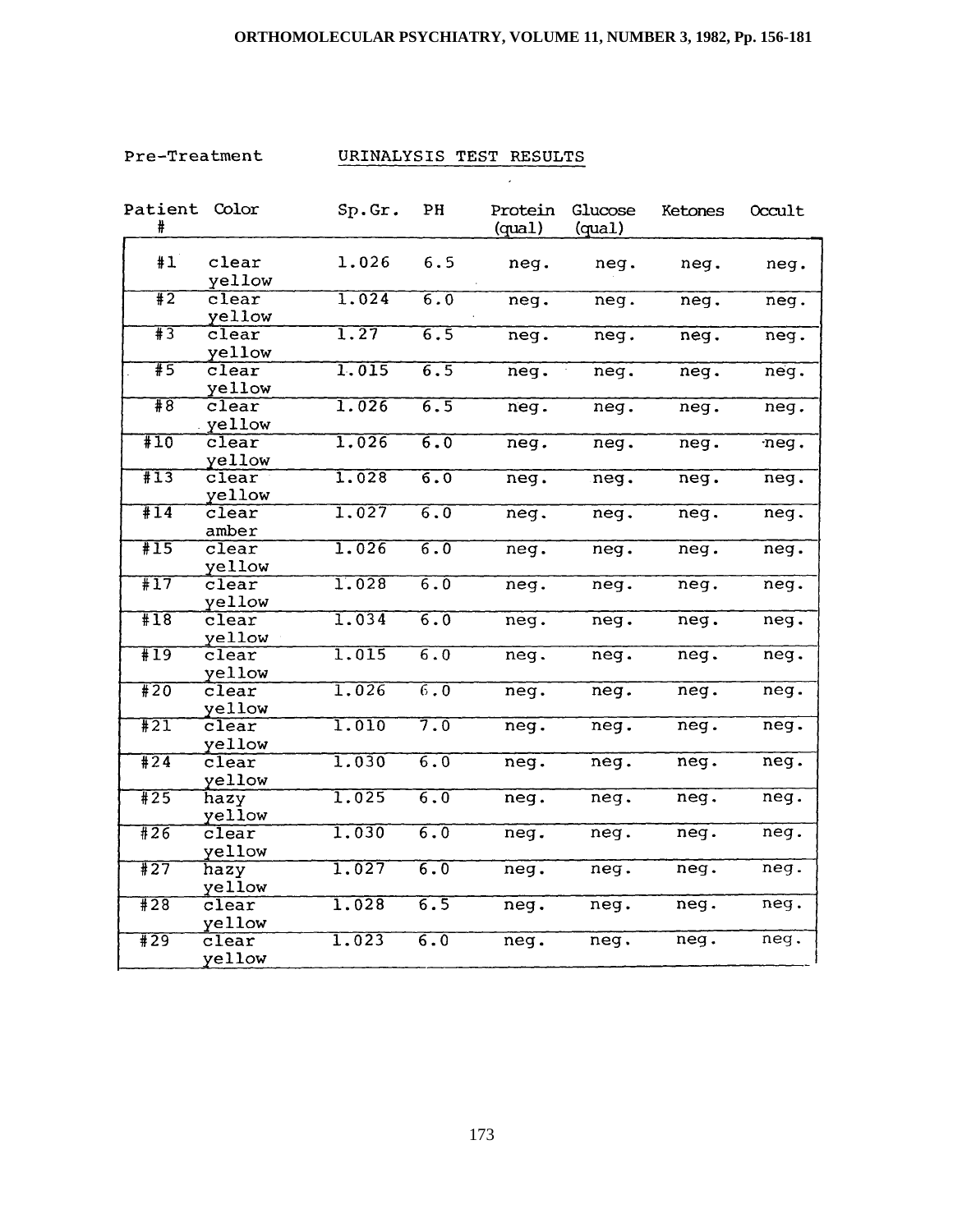## **ABNORMAL BLOOD AND URINE CHEMISTRIES**

| Pre-Treatment     |         |          |             | URINALYSIS MICROSCOPIC |                |                 |                |
|-------------------|---------|----------|-------------|------------------------|----------------|-----------------|----------------|
| Patient           | WBC     | RBC.     | BACT.       | CRYSTALS               | CASTS          |                 | MUCUS EP.CELLS |
| #1                | $1 - 3$ | 0        | $\Omega$    | l+Ca.Oxalate           | 0              | $1+$            | few            |
| #2                | $1 - 3$ | $\Omega$ | $\Omega$    |                        | 0              | $1+$            | few            |
| #3                | $0 - 4$ | $0 - 2$  | $\Omega$    | 2+Ca.Oxalate           | 0              | $1+$            | few            |
| #5                | $0 - 2$ | $\Omega$ | $\Omega$    | rare Ca.Oxalate        | C              | $\overline{1+}$ | few            |
| #8                | $0 - 3$ | $0 - 2$  | $\Omega$    | l+Ca.Oxalate           | 0              | $1+$            | few            |
| #10               | $0 - 2$ | $0 - 2$  | 0           |                        | $\Omega$       | $2+$            | $0 - 1$        |
| #13               | $0 - 3$ | $0 - 1$  | 0           | l+Ca.Oxalate           | $\Omega$       | $1+$            | few            |
| #14               | $0 - 2$ | $\Omega$ | $\Omega$    | O                      | $\overline{0}$ | $2+$            | few            |
| #15               | $0 - 1$ | $0 - 1$  | 0           | $\Omega$               | $\Omega$       | $2 +$           | few            |
| #17               | $0 - 2$ | $0 - 1$  | 0           | 1+Ca.Oxalate           | $\overline{0}$ | $\overline{2+}$ | few            |
| #18               | $0 - 3$ | 0        | 0           | 1+ amorph.             | $\Omega$       | $4+$            | few            |
| #19               | few     | $\Omega$ | 0           |                        | $\Omega$       | 0               | O.             |
| #20               | $2 - 4$ | $\Omega$ | 0           | 1+Ca.Oxalate           | $\Omega$       | $1+$            | $6 - 8$        |
| #21               | $0 - 2$ | 0        | 0           |                        | $\Omega$       | 0               | $0 - 2$        |
| #24               | $0 - 2$ | $\Omega$ | 0           | l+Ca.Oxalate           | $\Omega$       | $1+$            | 0              |
| #25               | 0       | 0        | $\mathbf 0$ | few Ca.Oxalate         | 0              | $3+$            | few            |
| $\frac{1}{4}$ 26  | 0       | $\Omega$ | $\Omega$    | 1+Ca.Oxalate           | $\Omega$       | $3+$            | 0              |
| $\overline{4}$ 27 | $0 - 3$ | $0 - 1$  | $\Omega$    | 2+Ca.Oxalate           | $\Omega$       | $\overline{2+}$ | few            |
| $\sqrt{428}$      | $0 - 2$ | $0 - 2$  | 0           | amorph.<br>$1+$        | $\Omega$       | $\Omega$        | 0              |
| #29               | 0       | 0        | 0           | rare Ca.Oxalate        | $\mathbf 0$    | $1+$            | few            |

# Post-Treatment URINALYSIS MICROSCOPIC

| PATIENT          | <b>RBC</b>                | BACT.          | <b>CRYSTALS</b> |                           | <b>CASTS</b>              |                | MUCUS EP.CELLS            |
|------------------|---------------------------|----------------|-----------------|---------------------------|---------------------------|----------------|---------------------------|
| #1               | $0 - 1$                   | 0              | 0               | 0                         | $\Omega$                  | 0              | few                       |
| $\overline{1}2$  | 0                         | 0              | 0               | 0                         | 0                         | 0              | 0                         |
| $\overline{13}$  | 0                         | 0              | 0               | 0                         | $\bf{0}$                  | 0              | 0                         |
| #5               | $\overline{0}$            | $\bf{0}$       | 0               | O                         | $\overline{0}$            | 0              | Ō                         |
| $\overline{18}$  | $\overline{0}$            | $\overline{0}$ | 0               | 0                         | $\overline{\mathbf{0}}$   | 0              | $\overline{0}$            |
| #10              | $\overline{\mathfrak{o}}$ | 0              | 0               | ō                         | 0                         | Ω              | $\mathbf 0$               |
| #13              | 0                         | 0              | 0               | $\overline{\mathbf{0}}$   | O                         | occ.           | few                       |
| #15              | $\overline{0}$            | 0              | 0               | $\overline{\text{o}}$     | $\bf{0}$                  | 0              | 0                         |
| #17              | $\overline{\mathbf{0}}$   | $\mathbf 0$    | $\mathbf 0$     | $\overline{\mathbf{0}}$   | Ō                         | $\overline{O}$ | $\overline{0}$            |
| #18              | $\overline{0}$            | $\overline{0}$ | 0               | $\overline{\mathfrak{o}}$ | $\overline{0}$            | $\Omega$       | $\overline{\mathbf{0}}$   |
| #19              | 0                         | 0              | 0               | $\overline{\mathbf{0}}$   | 0                         | 0              | $\overline{0}$            |
| $\overline{120}$ | Ō                         | 1-3            | $\Omega$        | $\overline{\mathbf{0}}$   | 0                         | occ.           | few                       |
| $\overline{121}$ | $\overline{\mathbf{0}}$   | 0              | 0               | ō                         | $\overline{\mathfrak{o}}$ | 0              | 0                         |
| #24              | Ō                         | 0              | 0               | $\overline{\mathfrak{o}}$ | Ō                         | 0              | $\overline{\mathbf{0}}$   |
| $\overline{425}$ | Ō                         | 0              | 0               | Ō                         | Ō                         | 0              | $\overline{\mathbf{0}}$   |
| #26              | ō                         | 0              | 0               | 0                         | Ō                         | O.             | $\overline{\mathfrak{o}}$ |
| $\overline{1}27$ | ō                         | 0              | 0               | Ō                         | 0                         | 0              | $\overline{\mathbf{0}}$   |
| #28              | $\overline{\mathbf{0}}$   | Ō              | Ω               | $\overline{\mathbf{0}}$   | $\overline{0}$            | Ω              | $\overline{\mathbf{0}}$   |
| #29              | Ō                         | 0              | 0               | 0                         | 0                         |                | 0                         |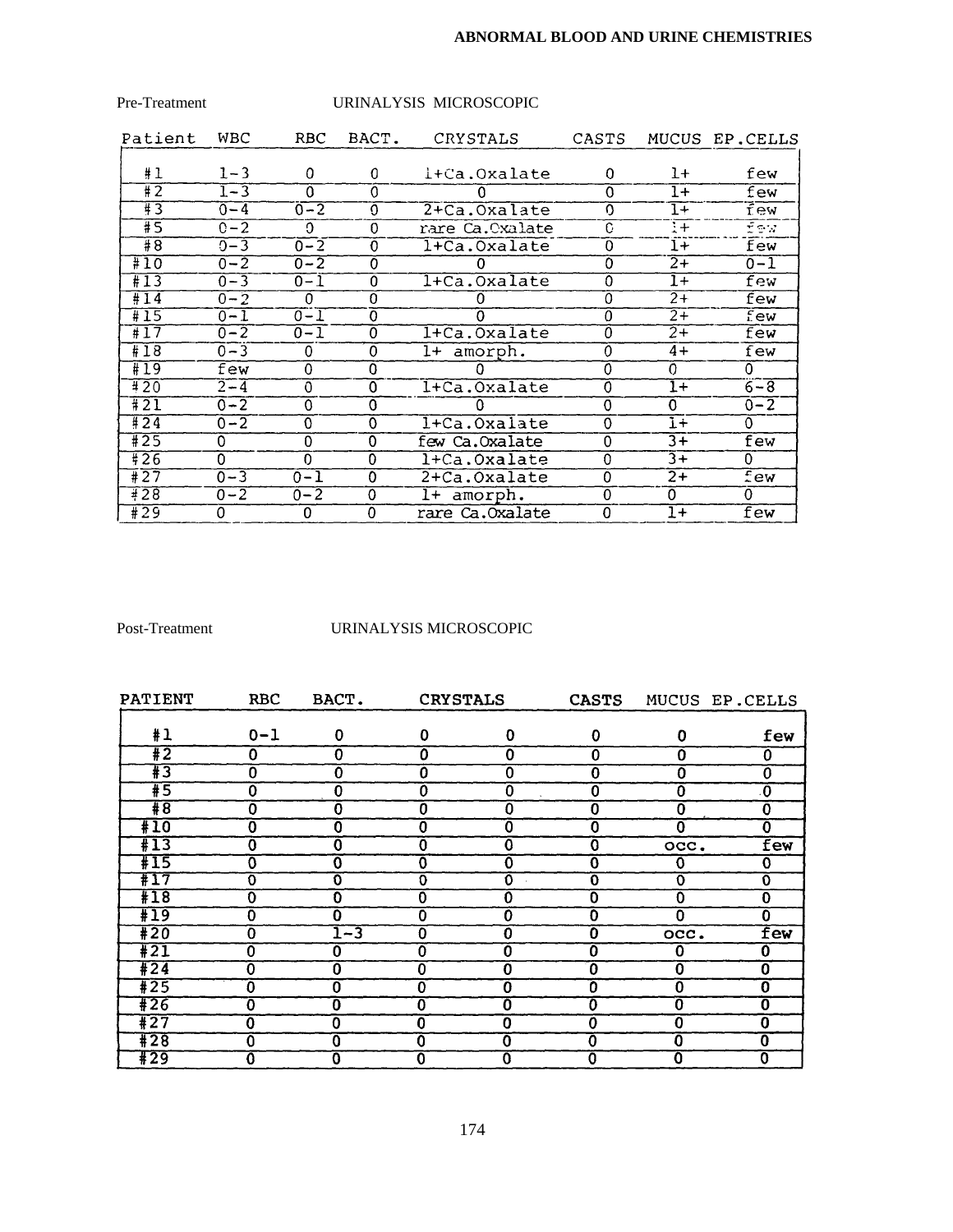### **ORTHOMOLECULAR PSYCHIATRY, VOLUME 11, NUMBER 3, Pp. 156-181**

Post-Treatment

URINALYSIS

| Patient          | Color                                | Sp.Gr.             | $\mathbf{PH}$    | Protein<br>(quad)         | Glucose<br>(quad)         | Ketones Blood             | Occult                    |
|------------------|--------------------------------------|--------------------|------------------|---------------------------|---------------------------|---------------------------|---------------------------|
| #1               | clear<br>yellow                      | 1.010              | 5.5              | 0                         | 0                         | $\mathbf 0$               | $\mathbf 0$               |
| $\overline{12}$  | $\overline{\text{clear}}$<br>yellow  | 1.022              | <u>ត.ត</u>       | 0                         | ᠊ᢆ                        | 70                        | Ō                         |
| #3               | clear<br>yellow                      | 1,012              | 5.5              | $\overline{0}$            | Ō                         | ō                         | ᠊ᢅ                        |
| 75               | clear<br>yellow                      | 1.020              | 6.0              | $\overline{\sigma}$       | $\overline{\sigma}$       | ᠊᠊ᠣ                       | ᠊ᡉ                        |
| $\overline{18}$  | clear<br>lemon                       | 1.018              | $\overline{6.0}$ | $\overline{\mathfrak{o}}$ | $\overline{0}$            | $\overline{\mathfrak{o}}$ | $\overline{\mathfrak{o}}$ |
| #10              | $\overline{\text{clear}}$<br>yellow  | 1.015              | $\overline{6.0}$ | $\overline{\mathfrak{o}}$ | ᠊ᢐ                        | 0                         | $\overline{\mathfrak{o}}$ |
| #13              | clear<br>yellow                      | 1.017              | 6.5              | 0                         | $\overline{\mathfrak{o}}$ | $\overline{\mathfrak{o}}$ | $\overline{\mathfrak{0}}$ |
| #14              | clear<br>yellow                      | 1.022              | $\overline{6.0}$ | $\overline{\mathfrak{o}}$ | 0                         | ᠊ᢐ                        | $\overline{\mathfrak{o}}$ |
| #15              | clear<br>yellow                      | 1.012              | $\overline{6.0}$ | $\overline{\mathfrak{o}}$ | $\overline{\mathfrak{o}}$ | $\overline{\mathfrak{0}}$ | $\overline{\mathfrak{o}}$ |
| $\overline{117}$ | $\overline{\text{clear}}$<br>yellow  | $\overline{1.010}$ | $\overline{6.0}$ | $\overline{\mathfrak{o}}$ | 0                         | 0                         | 0                         |
| #18              | $\widetilde{\text{clear}}$<br>yellow | 1.010              | 5.5              | 0                         | $\overline{0}$            | 0                         | $\overline{\mathfrak{o}}$ |
| #19              | $c$ lear<br>yellow                   | 1.018              | $\overline{5.0}$ | $\overline{0}$            | $\overline{\mathfrak{o}}$ | $\overline{\mathfrak{o}}$ | $\overline{\mathfrak{o}}$ |
| #20              | $\overline{\text{clear}}$<br>yellow  | 1.020              | $\overline{6.0}$ | $\overline{0}$            | 0                         | $\overline{0}$            | $\overline{0}$            |
| #21              | $\widetilde{\text{clear}}$<br>yellow | 1.022              | $\overline{6.0}$ | ᢐ                         | $\overline{\mathfrak{o}}$ | 0                         | 0                         |
| #24              | clear<br>lemon                       | 1.018              | 5.5              | $\overline{\mathfrak{o}}$ | 0                         | $\overline{\mathfrak{o}}$ | 0                         |
| #25              | $\widetilde{\text{clear}}$<br>yellow | 1.012              | $\overline{5.5}$ | $\overline{\mathfrak{o}}$ | $\overline{\mathfrak{o}}$ | $\overline{\mathfrak{o}}$ | $\overline{\mathfrak{o}}$ |
| #26              | $\widetilde{\text{clear}}$<br>yellow | 1.016              | 5.5              | $\overline{\mathfrak{o}}$ | $\overline{\mathfrak{o}}$ | $\overline{0}$            | $\overline{0}$            |
| #27              | $\overline{\text{clear}}$<br>vellow  | 1.015              | 5.5              | 0                         | ᠊ᢆ                        | ᠊ᢆᢐ                       | $\overline{\mathfrak{0}}$ |
| #28              | $\overline{\text{clear}}$<br>yellow  | 1.010              | $\overline{6.0}$ | $\overline{\mathfrak{o}}$ | $\overline{\mathfrak{o}}$ | $\overline{0}$            | $\overline{\mathfrak{o}}$ |
| #29              | clear<br>yellow                      | 1.012              | 6.0              | $\overline{\mathfrak{o}}$ | $\overline{\mathfrak{o}}$ | $\overline{\mathfrak{o}}$ | $\overline{\mathfrak{o}}$ |

### **Discussion of Urinalysis Results**

Another effective demonstration of the value of detoxifying and decontaminating the body. The pre-treatment and post-treatment

microscopic examination tells it all. Notice there are no WBC, RBC, casts, crystals or mucus threads. Also notice the change in the specific gravity.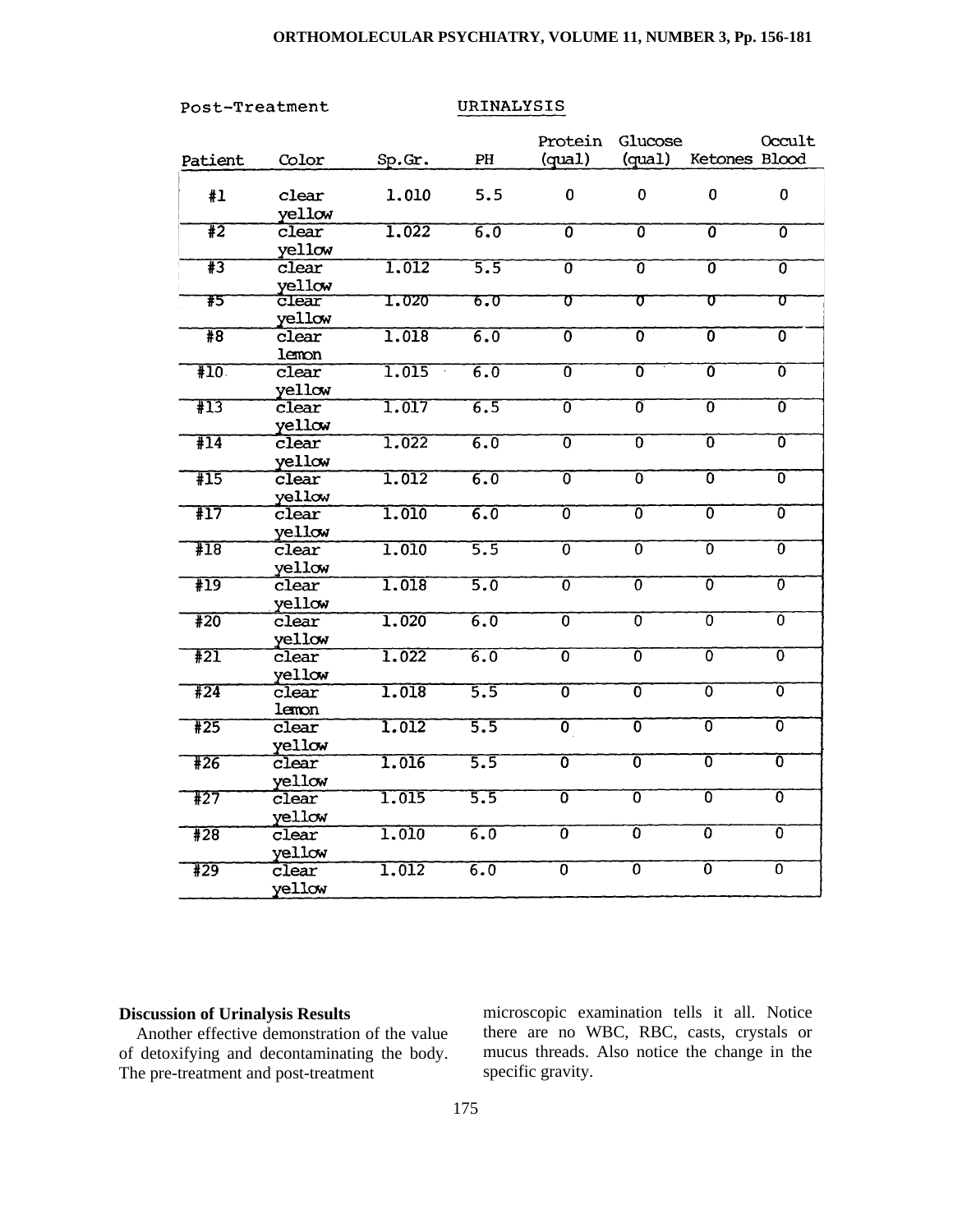### **ABNORMAL BLOOD AND URINE CHEMISTRIES**

# Pre-Treatment HEMATOLOGY

| Patient | <b>RBC</b> | Hemo-<br>qlobin   | Hema-<br>tocrit | MCV             | MCHC | MCH  | Platelet | Morph. |
|---------|------------|-------------------|-----------------|-----------------|------|------|----------|--------|
| #1      | 3.86       | 13.1              | 3.9             | 98              | 34.5 | 33.6 | App.Adq. | Norm.  |
| Ŧ2      | 4.98       | $\overline{14.7}$ | 45.3            | 90              | 32.7 | 29.3 | App.Adq. | Norm.  |
| #3      | 5.10       | 14.8              | 41.1            | 81              | 34.7 | 27.8 | App.Adq. |        |
| #5      | 4.62       | 14.7              | 44.8            | $\overline{96}$ | 33.1 | 31.5 | App.Adq. | Norm.  |
| #8      | 5.37       | 15.5              | 45.8            | 83              | 34.9 | 28.5 | App.Adq. | Norm.  |
| #10     | 5.56       | $\overline{13.8}$ | 43.6            | 78              | 31.6 | 24.6 | App.Adq. | Norm.  |
| #13     | 4.92       | $\overline{14.1}$ | 42.9            | 85              | 33.8 | 28.5 | App.Adq. | Norm.  |
| #14     | 4.88       | 14.9              | 45.0            | 91              | 33.1 | 30.1 | App.Adq. | Norm.  |
| #15     | 5.47       | 15.2              | 46.2            | 84              | 33.0 | 27.5 | App.Adq. | Norm.  |
| #17     | 4.80       | 14.5              | 43.4            | 88              | 34.2 | 29.7 | App.Adq. | Norm.  |
| #18     | 4.53       | 13.0              | 39.0            | 85              | 33.3 | 28.3 | App.Adq. | Norm.  |
| #19     | 6.01       | $\overline{16.9}$ | 53.8            | 89              | 31.5 | 27.8 | Adq.     | Norm.  |
| #20     | 4.16       | $\overline{11.0}$ | 35.2            | 84              | 31.4 | 26.2 | Adq.     | Norm.  |
| #21     | 5.82       | 16.9              | 50.9            | 86              | 33.2 | 28.5 | App.Adq. | Norm.  |
| #24     | 4.29       | 13.0              | 39.2            | 90              | 33.2 | 30.I | App.Adg. | Norm.  |
| #25     | 5.06       | 15.6              | 47.0            | 92              | 33.5 | 30.4 | App.Adq. | Norm.  |
| #26     | 5.18       | 15.5              | 47.7            | 91              | 32.8 | 29.6 | App.Adq. | Norm.  |
| #27     | 5.40       | 16.0              | 47.7            | 86              | 34.5 | 29.3 | App.Adq. | Norm.  |
| #28     | 5.18       | 14.6              | 45.4            | $\overline{87}$ | 32.3 | 27.8 | App.Adq. | Norm.  |
| #29     | 5.45       | 16.4              | 50.8            | $\overline{92}$ | 32.5 | 29.8 | App.Adq. | Norm.  |

# Pre-Treatment HEMATOLOGY

| Patient                    | <b>WBC</b> | <b>SEGS</b>     | <b>BANDS</b>   | EOSIN           |                | <b>BASO LYMPHS</b> | MONO           | MORPH.         |
|----------------------------|------------|-----------------|----------------|-----------------|----------------|--------------------|----------------|----------------|
| #1                         | 6100       | 54              | 2              | 2               | $\mathbf 0$    | 33                 | 9              |                |
|                            |            |                 |                |                 |                |                    |                | Norm.          |
| $\overline{1\overline{2}}$ | 6100       | 50              | 3              | 9               | $\Omega$       | 32                 | $\overline{6}$ | Norm.          |
| #3                         | 5300       | 50              | 2              | 6               | 0              | 34                 | 9              | Norm.          |
| #5                         | 5500       | 52              | Ō              | 5               |                | 31                 | 6              | <b>5ATYP.</b>  |
| $\overline{18}$            | 8700       | 38              | 3              | 4               | Ō              | 38                 | ॺ              | 6ATYP.         |
| #10                        | 7600       | 49              | 2              | 5               |                | 34                 | 4              | <b>SATYP.</b>  |
| #13                        | 6800       | 50              |                | 4               | $\overline{0}$ | 39                 | 6              | Norm.          |
| #14                        | 6100       | $\overline{34}$ |                | 9               | 0              | 40                 | 3              | 13ATYP.        |
| #15                        | 6200       | 69              | 0              | 4               | $\bf{0}$       | 27                 | O              | 7ATYP.         |
| #17                        | 4900       | 56              | 2              | ĭ               | Ō              | 33                 | 8              | Norm.          |
| $+18$                      | 6200       | 58              | 2              | Ō               | 0              | 36                 | $\overline{2}$ | 2ATYP.         |
| $+19$                      | 9300       | $\overline{68}$ | ⊥              | 2               | 0              | $\overline{26}$    |                | Norm.          |
| #20                        | 6500       | $\overline{54}$ | 4              |                 | 0              | 34                 | 3              | 4ATYP.         |
| #21                        | 12,200     | 78              | 0              |                 | 0              | 19                 | 2              | Norm.          |
| $+24$                      | 6500       | 59              | $\mathbf 0$    | 3               | $\Omega$       | 33                 | ī              | 4ATYP.         |
| $+25$                      | 8400       | $\overline{66}$ |                | 4               | 0              | 25                 | 4              | Norm.          |
| $\overline{426}$           | 8200       | 49              | 0              | $\overline{10}$ | Ō              | $\overline{32}$    | ब्र            | Norm.          |
| $\overline{4}$ 27          | 7900       | 40              | $\overline{2}$ | 3               | 0              | 45                 | 5              | <b>SATYP.</b>  |
| $+28$                      | 8400       | $\overline{54}$ | 0              | 3               | 0              | 39                 | 4              | Norm.          |
| $\overline{1}29$           | 8900       | $\overline{54}$ | 4              | 3               | $\overline{0}$ | 26                 | 3              | <b>IOATYP.</b> |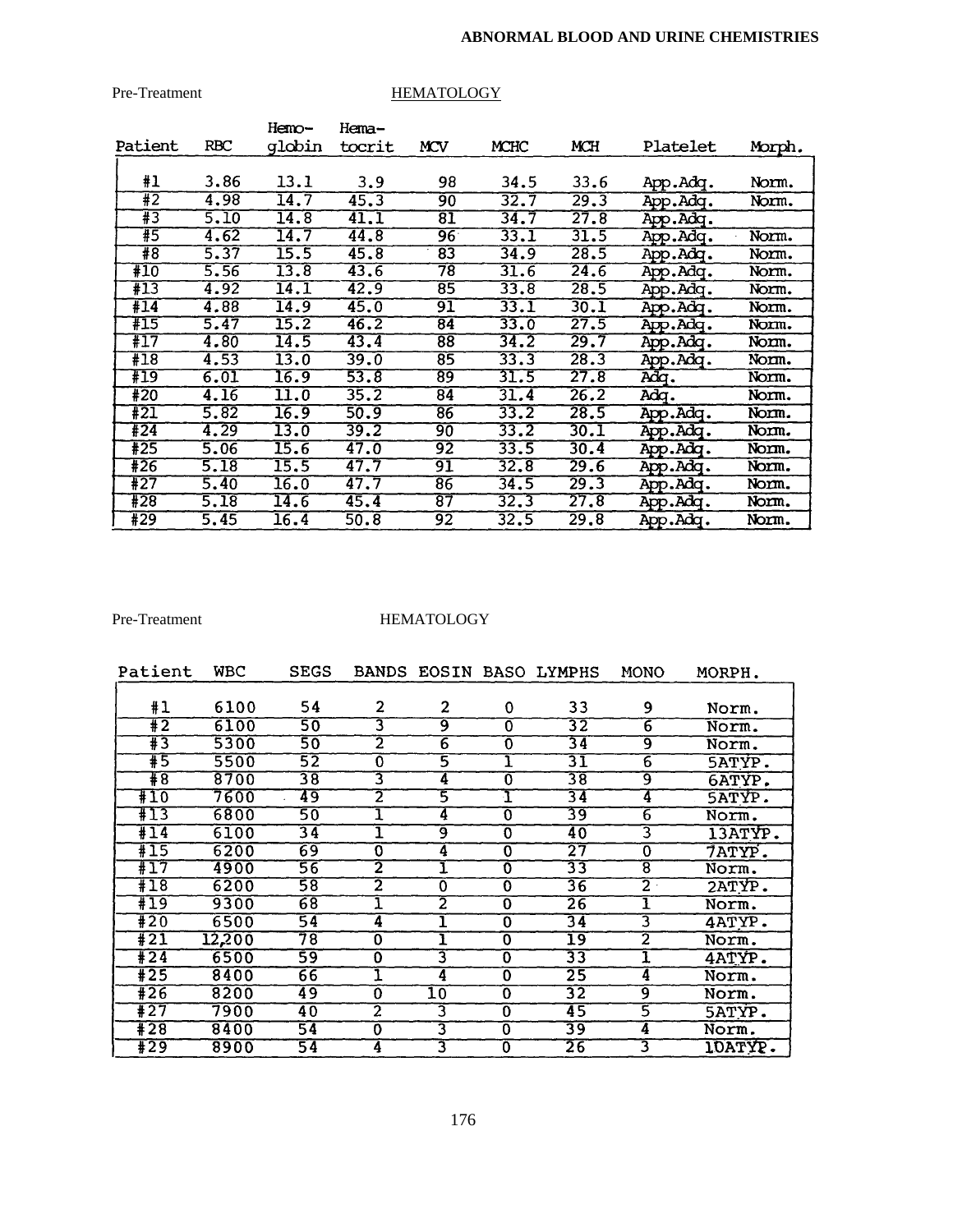# **ORTHOMOLECULAR PSYCHIATRY, VOLUME 11, NUMBER 3, 1982, Pp. 156-181**

The nine patients who were released from the program had pre-treatment hematologies and we want to bring to your attention the atypical, granular lymphocytes. Patient #4

had 1 atypical, granular lymphocyte out of 32 counted. Patient #9 had 4 out of 37 counted. Patient #12 had 7 out of 33 counted. Patient #22 had 2 out of 33.

Post-Treatment

### **HEMATOLOGY**

|                  |            | Hemo-             | Hema-  |                 |      |      |           |                                    |
|------------------|------------|-------------------|--------|-----------------|------|------|-----------|------------------------------------|
| Patient          | <b>RBC</b> | qlobin            | tocrit | MCV             | MCHC | MCH  | Platelets | Morph.                             |
|                  |            |                   |        |                 |      |      |           |                                    |
| #1               | 4.04       | 13.4              | 38.1   | 96              | 35.3 | 35.1 | App.Adq.  | Norm.                              |
| Ŧ2               | 4.92       | 15.3              | 43.I   | 89              | 35.7 | 32.8 | App.Adq.  | Norm.                              |
| $\overline{13}$  | 5.5        | 15.6              | 47.7   | $\overline{92}$ | 33.6 | 30.4 | App.Adq.  | Norm.                              |
| #5               | 4.53       | <u>15.1</u>       | 41.4   | 93              | 36.6 | 35.3 | App.Adq.  | Norm.                              |
| #8               | 5.55       | $\overline{16.0}$ | 45.2   | $\overline{83}$ | 35.4 | 30.5 | App.Adq.  | Slt.anso                           |
| #10              | 5.45       | 14.1              | 42.1   | 79              | 33.7 | 27.5 | App.Adq.  | Norm.                              |
| FI3              | 5.03       | 14.6              | 41.5   | 84              | 35.1 | 30.7 | App.Adq.  | Norm.                              |
| #14              | 5.35       | 16.8              | 47.7   | 91              | 35.2 | 33.I | App.Adq.  | Norm.                              |
| #15              | 5.41       | 15.8              | 44.6   | $\overline{84}$ | 35.5 | 30.9 | App.Adq.  | Norm.                              |
| #17              | 4.96       | 15.1              | 42.3   | 87              | 37.7 | 32.2 | App.Adq.  | Norm.                              |
| #18              | 4.68       | 13.8              | 40.2   | $\overline{88}$ | 34.2 | 31.2 | App.Adq.  | $\overline{\text{S1t}}.\text{ans}$ |
|                  |            |                   |        |                 |      |      |           | Slt.Polk                           |
| #19              | 6.15       | 18.6              | 53.3   | $\overline{89}$ | 35.1 | 32.0 | App.Adq.  | Norm.                              |
| #20              | 5.10       | $\overline{14.8}$ | 42.7   | 86              | 34.9 | 30.7 | App.Adq.  | SIt.anso                           |
|                  |            |                   |        |                 |      |      |           | <b>Slt.Polk</b>                    |
| $\overline{421}$ | 5.39       | 16.3              | 45.1   | $\overline{86}$ | 36.1 | 32.0 | App.Adq.  | <b>RBC</b>                         |
|                  |            |                   |        |                 |      |      |           | Slt.anso                           |
| $\sqrt{424}$     | 4.69       | 13.9              | 40.9   | $\overline{88}$ | 34.3 | 31.3 | App.Adq.  | Norm.                              |
| #25              | 5.12       | 16.2              | 64.9   | 90              | 36.I | 33.6 | App.Adq.  | Norm.                              |
| #26              | 5.40       | 16.9              | 47.1   | 89              | 36.0 | 33.0 | App.Adq.  | Norm.                              |
| #27              | 5.18       | 15.6              | 43.5   | $\overline{86}$ | 35.8 | 31.9 | App.Adq.  | Norm.                              |
| #28              | 5.19       | 15.8              | 43.3   | 85              | 36.6 | 32.2 | App.Adg.  | Norm.                              |
| #29              | 5.4        | 17.0              | 47.2   | 89              | 36.6 | 33.5 | App.Adq.  | Norm.                              |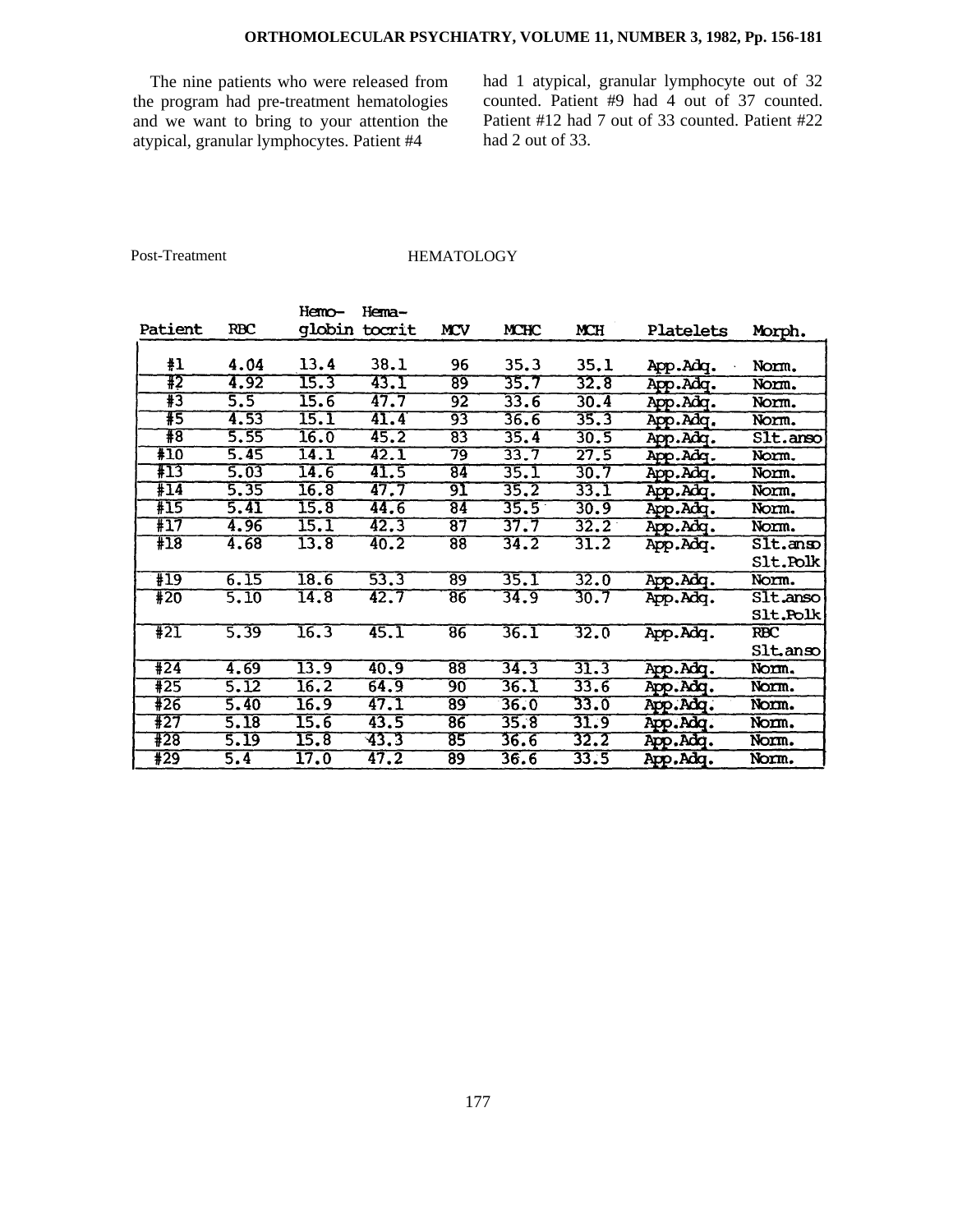| Patient          | <b>WBC</b> |                 | Segs. Bands               | Eosin Base              |                           | Lymphs Mono     |                         | Morph.        |
|------------------|------------|-----------------|---------------------------|-------------------------|---------------------------|-----------------|-------------------------|---------------|
|                  |            |                 |                           |                         |                           |                 |                         |               |
| #1               | 8600       | 62              | 9                         | 2                       | ı                         | 22              | 4                       | Norm.         |
| $\overline{1}$   | 7000       | 43              | $\Omega$                  | 4                       | 0                         | 37              | $\overline{\mathbf{4}}$ | $12ATYP$ .    |
| $\overline{1}$   | 5600       | 61              | $\overline{4}$            |                         | 0                         | 32              | 2                       | Norm.         |
| #5               | 4800       | 61              |                           | 3                       | ┸                         | 3               | 4                       | Norm.         |
| #8               | 7900       | 56              |                           | 1                       | $\overline{\mathfrak{o}}$ | 27              | 9                       | <b>6ATYP.</b> |
| #10              | 7600       | 49              | 5                         | 9                       | 0                         | 30              |                         | Norm.         |
| #13              | 5900       | 54              | 3                         |                         |                           | 27              | 0                       | 8ATYP.        |
| $+14$            | 6600       | $\overline{75}$ | $\overline{\mathfrak{o}}$ | 0                       | 0                         | $\overline{24}$ |                         | Norm.         |
| #15              | 4900       | $\overline{52}$ | $\overline{\mathfrak{o}}$ |                         | $\overline{0}$            | 42              | 3                       | Norm.         |
| $\overline{117}$ | 6600       | 59              | 2                         | 3                       | $\overline{\mathfrak{o}}$ | 27              | 4                       | <b>5ATYP.</b> |
| #18              | 5800       | 58              | 2                         |                         | Ō                         | 35              | 4                       | N             |
| #19              | 9300       | 57              |                           | $\overline{0}$          | 0                         | 37              | 5                       | Norm.         |
| $\overline{420}$ | 6200       | 27              |                           | 2                       | ō                         | 57              | 2                       | 11ATYP.       |
| #21              | 5800       | 51              | $\overline{0}$            | $\overline{0}$          | Ō                         | 34              | 9                       | 6ATYP.        |
| #24              | 6100       | 59              | 3                         | $\overline{\mathbf{2}}$ | 0                         | $\overline{32}$ | $\overline{4}$          | Norm.         |
| $+25$            | 8900       | 58              | 3                         | 4                       | $\overline{0}$            | 22              | $6 \,$                  | 7ATYP.        |
| $\overline{126}$ | 7000       | 56              | ı                         | $\overline{6}$          | ı                         | 32              | $\overline{4}$          | Norm.         |
| #27              | 8200       | 54              | $\overline{0}$            | 5                       | 0                         | 32              | 4                       | Norm.         |
| #28              | 7700       | $\overline{54}$ | 0                         | 5                       | 0                         | 35              | $\overline{6}$          | Norm.         |
| #29              | 8100       | 54              |                           | 4                       | 0                         | $\overline{30}$ | 4                       | 7ATYP.        |

#### Post-Treatment HEMATOLOGY

#### **Discussion of Hematology Results**

The values of the hematologies speak for themselves as a remarkable balancing of the hemapoietic system. Rather than elaborate on the several changes, we will concentrate instead on an extremely interesting phenomenon occurring with the lymphocytes. Due to our prior experience with the alcohol and drug patient, we had asked the medical laboratory who donated their services for this Study if they could provide a hematologist to study the lymphocytes for toxic granulations in the cytoplasm. This request could not be met. The reason it was asked prior to the Study was the fact this phenomenon had repeatedly been observed in the drug patient, but strangely enough, not in the alcoholic patient. These lymphocytes had been reported by medical laboratories we had used and they reported them as "toxic granulations", either 1+, 2+ or 3+. We felt it important to investigate these atypical cells more closely in a controlled Study.

As predicted by the senior investigator, 10 out of the original 20 patients had from a low of 2 to a high of 13 of these atypical "toxic granulation" lymphocytes. These "toxic granulations" were not understood, but were often observed over the past four years. Typing of these cells was not economically possible, so we are unable to state whether these lymphocytes were T cells or B cells.

Based on current literature on the subject, it appears that these lymphocytes are of the T cell variety for the following reasons: within the last seven years a cell has been discovered called "Natural Killer" (NK) cells. These NK cells have been linked with lymphocytes and recent evidence (1981) indicates that virtually all human and rat NK activity is mediated by large granular lymphocytes (LGL). This recent study with highly enriched populations of LGL, various tumor cell lines, viruses, mitogens, bacterial, and other adjuvants were shown to induce considerable production of interferon after culture overnight. It was noted that during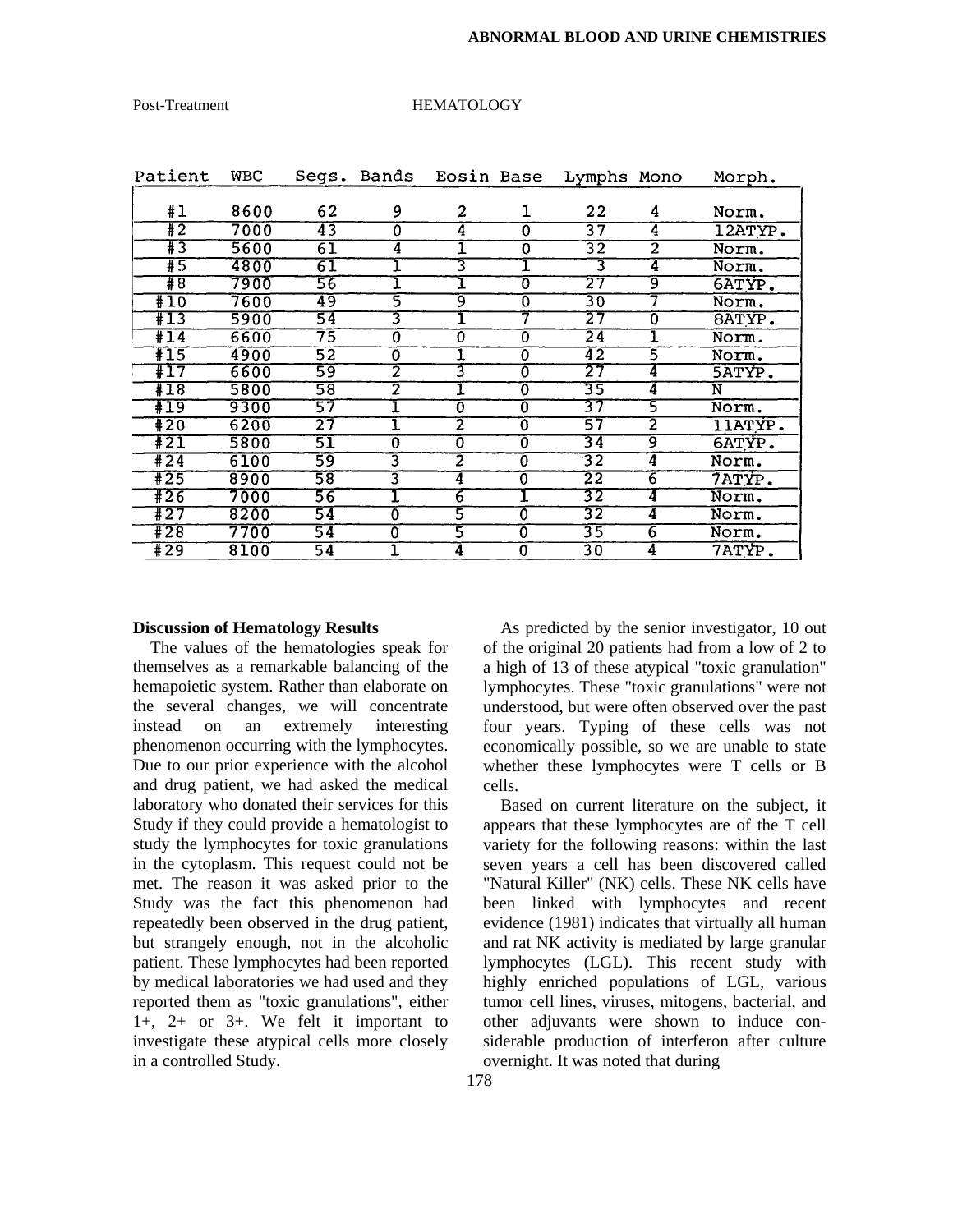these short-term incubations, only the LGL and not T cells or monocytes produced interferon in response to most of the stimuli.

One bit of difficulty, however, is that none of the authors, or for that matter none of the medical laboratory staff we used in this Study, have knowingly observed an NK cell in the microscope. Therefore, it is not known with any certainty whether these "atypical" lymphocytes are LGL cells or NK cells.

As noted in the pre-treatment and posttreatment results, 10 of the 20 patients (excluding the 9 patients who had only one examination) demonstrated what appears *to* be LGL cells. What is interesting to note is that patients  $#5(5)$ ,  $#10(5)$ ,  $#14(13)$ ,  $#15(7)$ , #18(2), #24(4), and #27(5) lymphocytes returned to normal in the post-treatment examination. However, what at this time is unexplainable, is that several patients who had normal lymphocytes on the first examination, developed LGL cells on the second examination. Patients  $#2(12)$ ,  $#13(8)$ . #17(5), #21(6), and #25(7) demonstrated

this number of atypical lymphocytes. What is even more perplexing to the investigators is patient #8(8) remained the same, patient #20 elevated from 4 to 11, and #29 decreased from 10 to 7.

It would be of interest to determine more clearly the lineage of NK cells and their relation to the T cell and myelomonocytic lineages; the nature of the recognition receptors on NK cells and of the antigens on the target cells; the detailed mechanisms for the regulation of their activity; and the biochemical sequence of events that lead to their lysis of target cells. The recent findings of the intimate association between NK cells and LGL, and the concomitant ability to purify these cells and to expand their members in culture, have provided an excellent basis for further studies on these questions. It would also be of interest to determine the nature of the granules in LGL and whether these granules play an important role in their functions, particularly in relation to drug patients and the production of interferon.

s.

#### AREAS OF SPECIAL INTEREST: EOSINOPHIL COUNT

(normal 2-3)

| Patient Pre-               |                 | Post-          |                | ℅ |
|----------------------------|-----------------|----------------|----------------|---|
|                            |                 |                |                |   |
| #1                         | 2               | 2              | 0              |   |
| #2                         | $\overline{9}$  | 4              | 5              |   |
| $\overline{\overline{43}}$ | $\overline{6}$  | $\overline{2}$ | $\overline{4}$ |   |
| $\overline{+5}$            | $\overline{5}$  | 3              | $\overline{2}$ |   |
| $\overline{48}$            | $\overline{4}$  | ī              | 3              |   |
| #10                        | $\overline{5}$  | $\overline{9}$ | $\overline{4}$ |   |
| #13                        | $\overline{4}$  | ī              | 3              |   |
| #14                        | 9               | $\overline{0}$ | 9              |   |
| #15                        | $\vec{4}$       | I              | $\overline{3}$ |   |
| #17                        | ī               | 3              | $\overline{2}$ |   |
| #18                        | $\overline{0}$  | ī              | I              |   |
| #19                        | $\overline{2}$  | $\overline{0}$ | $\overline{2}$ |   |
| $\overline{120}$           | $\overline{1}$  | $\overline{2}$ | ī              |   |
| $\overline{121}$           | $\overline{1}$  | $\overline{0}$ | $\overline{1}$ |   |
| $\sqrt{424}$               | $\overline{3}$  | ī              | $\overline{2}$ |   |
| #25                        | $\overline{4}$  | $\overline{4}$ | $\overline{0}$ |   |
| #26                        | $\overline{10}$ | $\overline{6}$ | 4              |   |
| #27                        | 3               | 5              | $\overline{2}$ |   |
| #28                        | $\overline{3}$  | 5              | $\overline{2}$ |   |
| #29                        | $\overline{3}$  | 4              | ı              |   |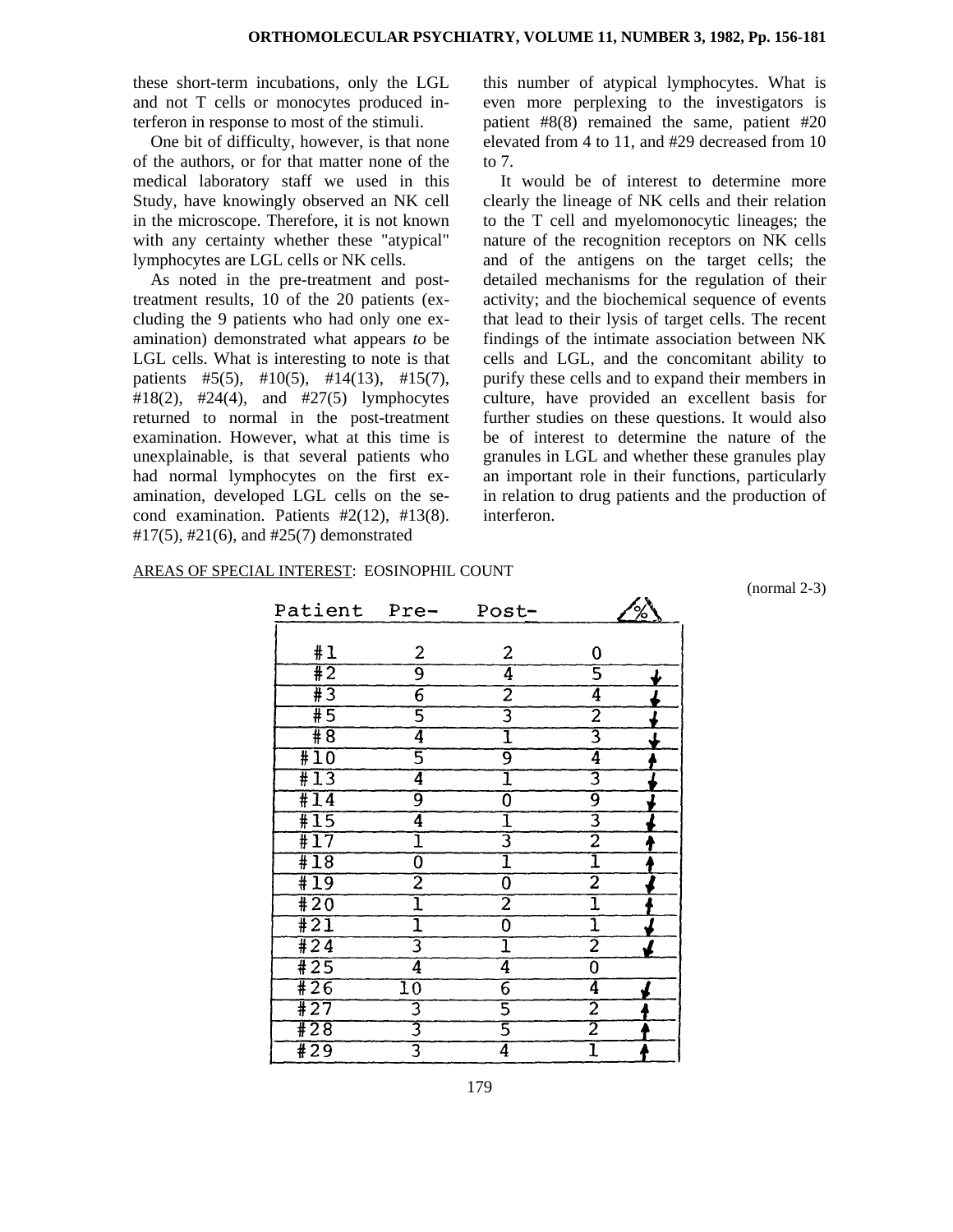#### **Areas of Special Interest**

Patients  $\#2(9)$ ,  $\#3(6)$ ,  $\#14(9)$ , and  $\#26(10)$ had Eosinophil counts of twice normal or above. On three consecutive mornings a stool examination was collected for Ova and Parasite examination. All 4 patients proved to be negative for Ova and Parasite contamination. All 4 of the aforementioned patients demonstrated decreases in their Eosinophil count on post-treatment examination. Of the 20 patients, 2 showed no change, 7 demonstrated increases, and 11 decreased on the post-treatment examination. These changes are unaccounted for at the present time.

#### **Evaluation of Voice Recordings of Patients**

Throughout these papers we have singled out patient #20, largely because she had been in this facility for six months prior to our arrival and to test our hypothesis that the patients' voices improved, we hired a retired U.S. Treasury Department Agent who had been in charge of narcotic enforcement for California, Nevada and Arizona. He was declared a narcotic expert witness in Federal and State courts. He and his staff stated her voice showed "stress" when she spoke of the pain she was feeling. Later on, "no stress" when she stated she was "feeling great," and "no stress" regarding drugs. They also indicated her voice levels increased considerably over the first recordings—"more forceful and animated."

#### **Examination of Patients' Handwriting**

On each occasion when the patients received their supply of vitamins, minerals, and L-amino acids, they were required to sign their name for close patient control purposes. Once again, we used patient #20 for signature analysis changes.

Experience has shown us that as the mental, emotional and physical status improves, so do the voice and signatures. We again hired a retired U.S. Treasury Department Agent who was the Supervisor of Questioned Documents, Fingerprints and Photographs for all divisions of the Treasury Department in a 38 state area. He was also qualified as a Document

this man's expert opinion that patient #20's signature became clearer. Perhaps you should see for yourself and judge.

Examiner in Federal, State, Military and Tax courts in 38 states. It was

5-26-80 Signature

Doreen Frank

7-3-80 Signature

Saute Mc Inters

#### **Conclusions**

1. Looking carefully at the electrolyte values, it is extremely easy to see that the megadoses neither disrupt the electrolyte balance, nor does the use of sodium ascor-bate in mega dosages affect the serum sodium levels.

2. The Anion Gap appears to be an important finding in the drug and alcohol culture. Obviously the majority of the patients did not have multiple myeloma that was corrected in 29 days.

3. This paper demonstrates irrefutable evidence that all addictions represent serious physical illness. This illness affects behavior and/or pathological functioning of each system.

4. We collected pre-treatment and posttreatment 24-hour urine specimens for a quantitative amino acid assay to be done by column chromatography. Our purpose was to demonstrate not only the Kwashiorkor these patients were afflicted by, but the corrective therapy that would occur by the administration of the 22.5 grams of L-amino acids. An arrangement was made with Francis S. Markland, Ph.D., Associate Professor of Biochemistry, LAC-USC Cancer Center, to perform these assays. The urine specimens were submitted. No results were ever obtained.

5. The dramatic percentile changes that occurred within the "normal limits" blood chemistries, should establish very clearly that the use of vitamins, minerals and L-amino